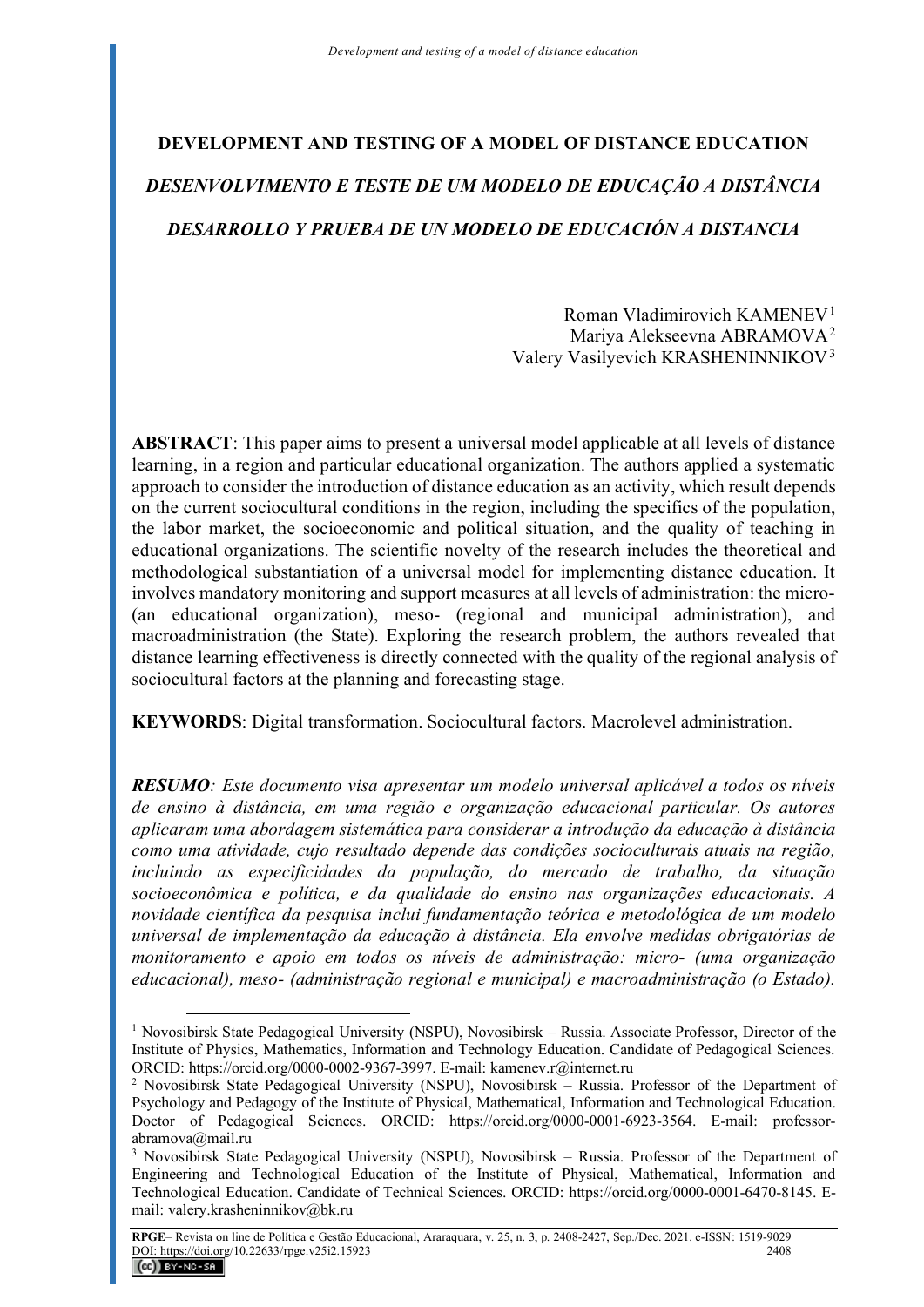*Explorando o problema da pesquisa, os autores revelaram que a eficácia do ensino à distância está diretamente ligada à qualidade da análise regional dos fatores socioculturais na fase de planejamento e previsão.* 

*PALAVRAS-CHAVE: Transformação digital. Fatores socioculturais. Nível macro de administração.*

*RESUMEN: Este trabajo presenta un modelo universal aplicable a todos los niveles de la educación a distancia, en una región y en una organización educativa, con enfoque sistemático para considerar la introducción de la educación a distancia como una actividad, cuyo resultado depende de las condiciones socioculturales actuales de la región, incluyendo las especificidades de la población, el mercado laboral, la situación socioeconómica y política, y la calidad de la enseñanza en las organizaciones educativas. La novedad científica de la investigación incluye la fundamentación teórica y metodológica de un modelo universal de implantación de la educación a distancia. Implica medidas obligatorias de seguimiento y apoyo en todos los niveles de la administración: micro- (organización educativa), meso (administración regional y municipal) y macro (el Estado). La eficacia de la educación a distancia está directamente relacionada con la calidad del análisis regional de los factores socioculturales en la fase de planificación y previsión.*

*PALABRAS CLAVE: Transformación digital. Factores socioculturales. Macroescala de la administración.*

#### **Introduction**

Distance learning has become an indispensable element of the global education system. However, the pandemic revealed a range of drawbacks in various educational technologies connected with distance learning. This increased the consumers' interest in studying the problems of distance learning introduction, its further development and application. For instance, we analyzed the results of implementing distance learning in Russian regions (LARIONOVA *et al.*, 2021; PETRAKOVA *et al.*, 2021; ROGACHEVA; SEMERGEY, 2020; SAPRYKINA; VOLOKHOVICH, 2020; ZVYAGINTSEV; KERSHA; PINSKAYA*,* 2021) and found out that the main problems reducing its effectiveness were unequal social and economic conditions in the regions, as well as the fact that families and teachers were not prepared for it. Zvyagintsev, Kersha and Pinskaya (2021) carried out a more detailed study of the readiness of groups with different socioeconomic status to distance learning in a specific region. They established that its sudden introduction aggravated the phenomenon of "educational poverty […], a situation when children had limited or no access to education and the development of skills necessary for life in society" (p. 18, our translation).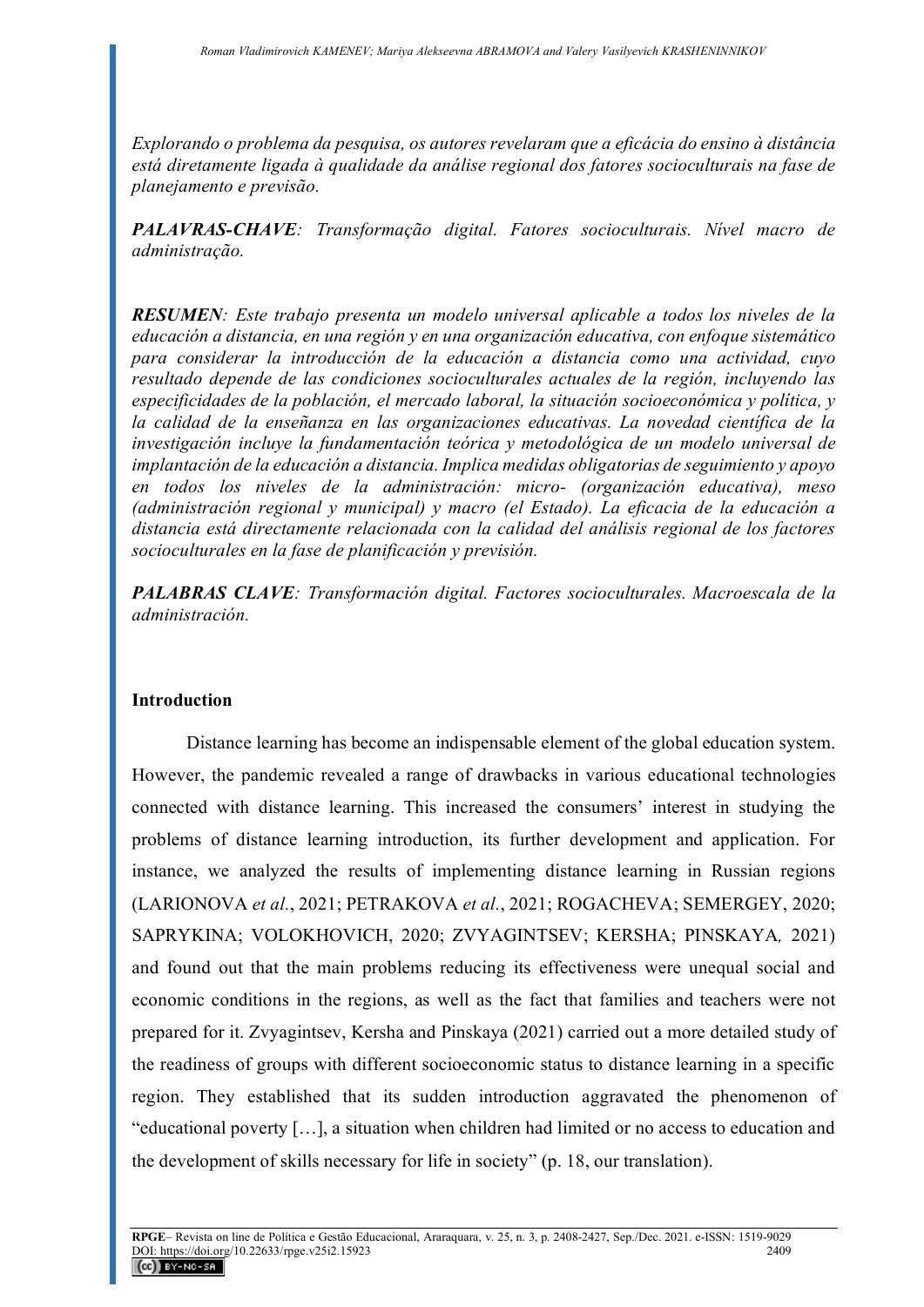Having analyzed the international research publications on the application of distance learning during the pandemic, we revealed that the main problems teachers faced were not having enough time to prepare for classes, insufficient knowledge of digital technologies (APRIYANTI, 2020; BASILAIA; KVAVADZE, 2020; BERTIZ; KOCAMAN-KAROĞLU, 2020; BONK, 2020; BROM *et al.*, 2020; FAUZI; KHUSUMA, 2020), communication problems (KARAKAYA, 2021; LEE, 2020; ÖZÜDOĞRU, 2021), low quality of connection, which affected the mastery of the educational content (ORGILÉS *et al.*, 2020; RASMITADILA *et al.*, 2020; VINER *et al.*, 2020), and the lack of specialists who could provide technical support of learning.

The challenges of distance education that Russian researchers indicated are a bit different from the global ones. This is because Russia has a centralized management of education. International researchers often mention problems related to communication, connection, and didactic aspects of the introduction of distance learning, while Russian experts also negatively assessed its general organization. Deryabin *et al.* (2021) attempted to generalize the challenges related to the introduction of distance education during the pandemic. They mentioned the problems connected with equipment (schools did not have proper equipment and necessary information and technical resources), methodology (lack of skills), and opinions (unwillingness to adopt digital technologies to improve the quality of education). Here, we would like to add the management issues: at the end of the 20th and the beginning of the 21st centuries, the society actively discussed the development and implementation of remote and digital technologies. However, the pandemic demonstrated that its thoughtful implementation remained an urgent problem. It should involve a comprehensive study of the sociocultural conditions in Russian regions. That is, the focus should be shifted from organizing distance learning in a particular educational organization to its systemic design, that is, to the study of the potential and efforts of a particular region and the effectiveness of the federal administration.

Therefore, there is a contradiction: it is necessary to implement distance education, and there are technologies and content of distance learning; however, there is no reliable model for its implementation that would ensure the required coordination of managers and executors and their effective interaction with the consumer. This contradiction demonstrates that the system of distance education should be improved, and it is necessary to identify factors that would increase the effectiveness of the applied distance learning technologies. We assumed that one of the ways to eliminate this contradiction was to develop a model for introducing distance education in educational organizations of all levels according to the principles of continuity and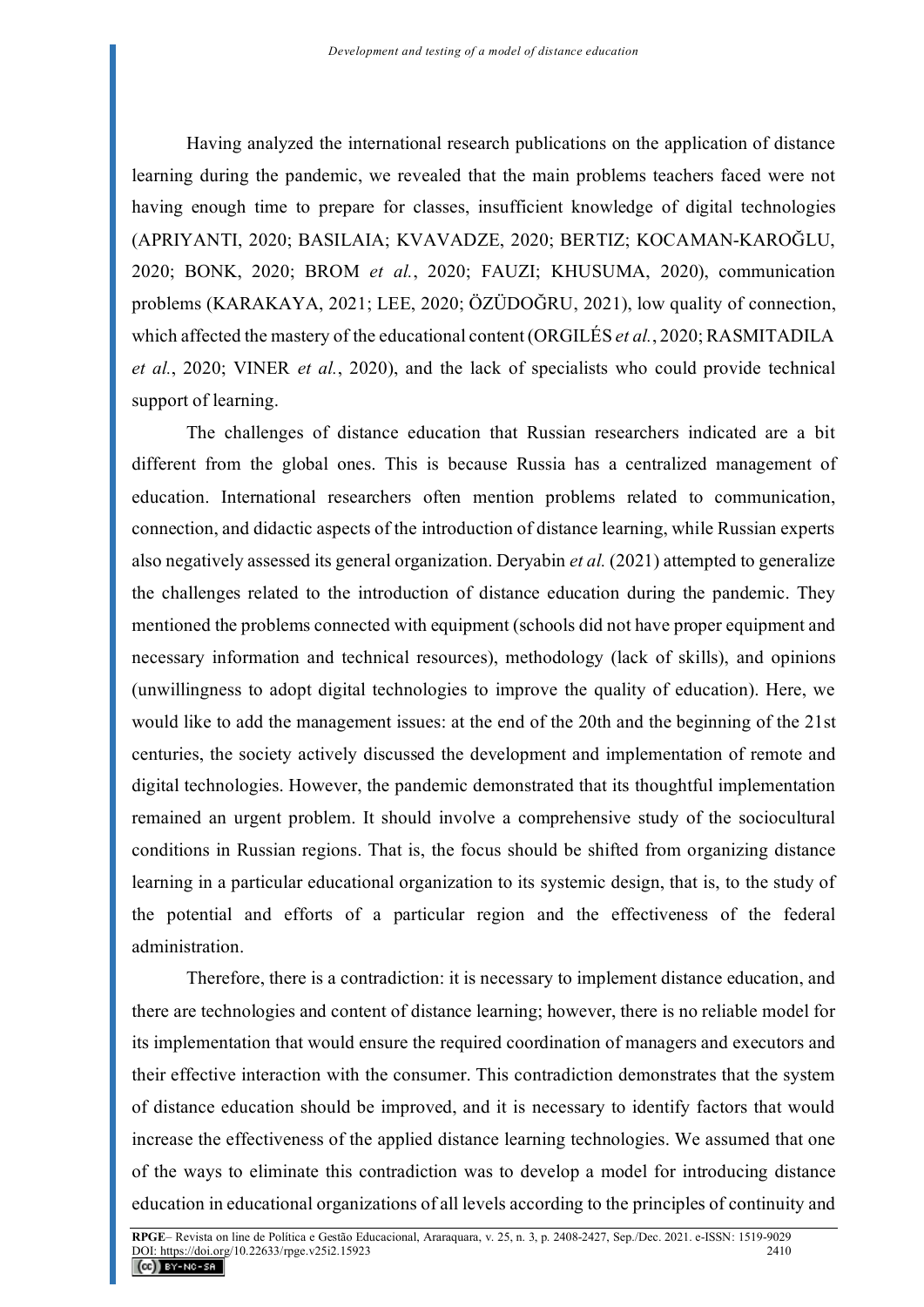communication between subsequent levels, as well as flexibility and modularity. This approach will create conditions fully reflecting the socioeconomic situation in the region and will ensure the flexibility of the implemented distance learning technologies depending on the needs of its actors: educational organizations, students, employers, and the level of their preparation.

## **Literature review**

As a rule, researchers assess the impact of digitalization on modern society from the perspective of transformation processes. In this context, digitalization of social institutions, including education, is part of a systemic impact which may have certain consequences (AGASISTI *et al.*, 2020; FROLOVA; ROGACH; RYABOVA, 2020; SAYKILI, 2018; ZIZIKOVA; SHIKHOVTSOV; MATASOVA, 2021). When digital technologies emerged, these consequences were mostly viewed as positive. However, in recent decades, researchers have claimed that they should be used in a sensible way. For instance, experts raise the issue of well-being (BOARINI *et al.*, 2012; GLUCKMAN; ALLEN, 2018), inequality (EUBANKS, 2018; RABOSSI; GUAGLIANONE, 2020), and regional problems in the context of digital development (LITVINTSEVA *et al.*, 2019; LITVINTSEVA; GLINSKIY; STUKALENKO, 2017; SCHMIDT *et al.*, 2019).

The research into the negative consequences of the introduction of digital technologies stimulated the study of digital regional inequality in the same country (AGASISTI *et al.*, 2020; CIFFOLILLI; MUSCIO, 2018; HEWITT-DUNDAS, 2012; JARZABKOWSKI; SILLINCE; SHAW, 2010). Some Russian researchers also explored this problem (ABRAMOVA; FARNIKA, 2019; ARKHIPOVA; SIROTIN, 2019). The findings demonstrate that in the conditions of the centralized state administration, one should not only discuss the relevance of the introduction of digital technologies, but also study the sociocultural conditions of the regions where they are to be introduced (GROSHEV; KRASNOSLOBODTSEV, 2020; KAMENEV; ABRAMOVA; KRASHENINNIKOV, 2021; LARIONOVA *et al.*, 2021; SAPRYKINA; VOLOKHOVICH, 2020; ZVYAGINTSEV; KERSHA; PINSKAYA*,* 2021).

Another reason to examine distance learning at the federal level and consider the results of a preliminary analysis of sociocultural background was the fact that during the unexpected introduction of distance education, some state officials claimed that it could completely replace the traditional mode (NARKHOV; NARKHOVA; SHKURIN; 2021). However, one of the consequences of the forced transition to distance learning during the pandemic was the fact that the parties of the learning process were not emotionally ready for it. For instance, according to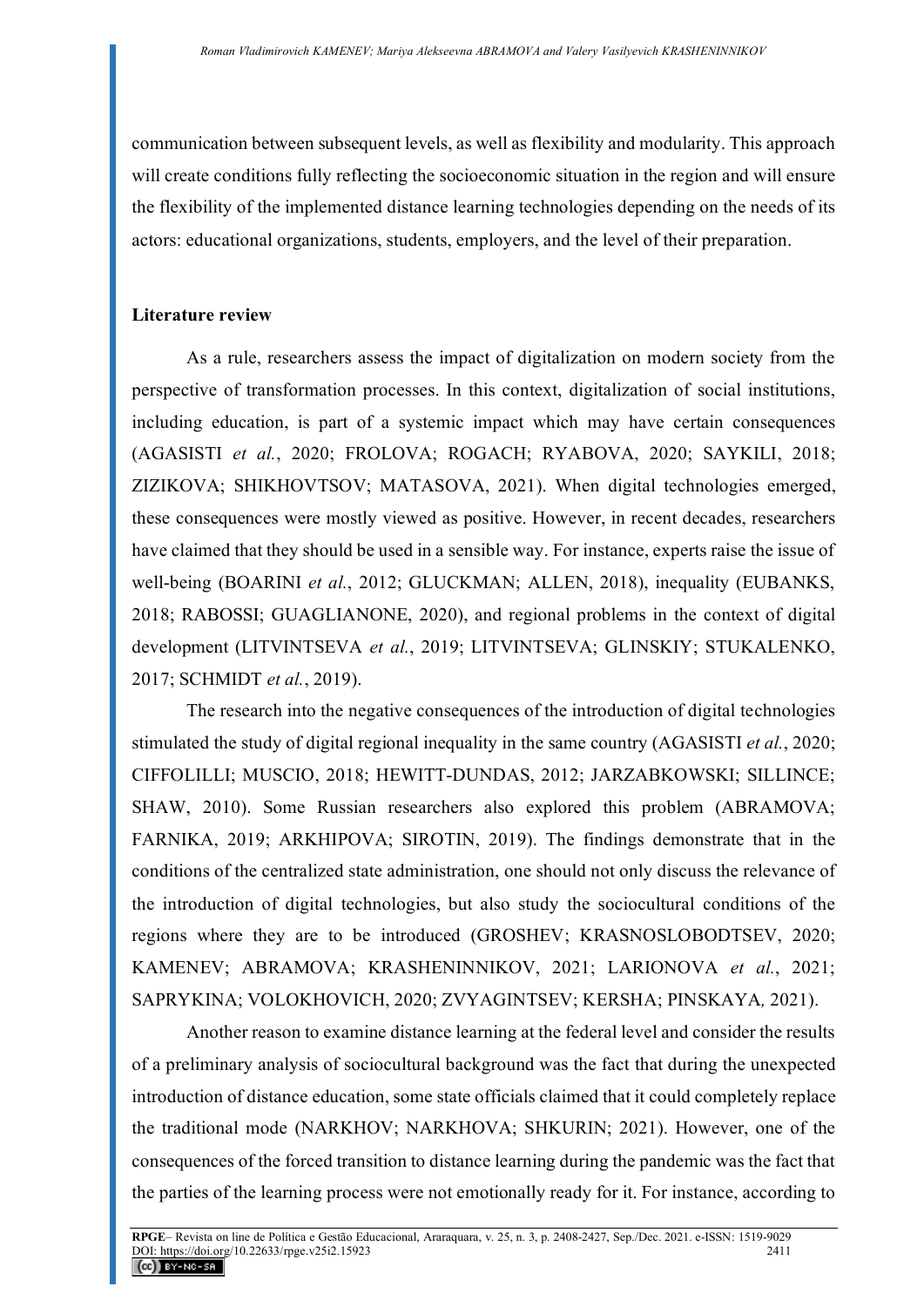the study conducted by the Higher School of Economics and Tomsk State University, which involved more than 35,000 students from 400 Russian universities (GUBERNATOROV, 2020), more than 75% of the respondents noted that by the beginning of the summer most of them had faced various difficulties associated with online learning (this figure increased from 75% in the spring of 2020 up to 86% by June 1 of the same year). The students experienced fatigue from this study mode, lack of communication, and almost 65% called distance learning less effective than the traditional one.

In this regard, we believe it was viable to consider the possible scenarios during the *forced* (emphasis added) transition to distance learning according to the World Bank (IQBAL *et al.*, 2020). They predict various negative consequences for education: decreasing quality, a growing gap between students with different socioeconomic status, and greater number of those who could not finish school at all. Murphy (2020) studied the problems of the transformation of traditional education triggered by the pandemic. The researcher believes that a sudden transition to distance learning is just another stage in the destruction of the traditional education system.

Having considered the results obtained, we concluded that the expected economic efficiency of replacing offline with online education was lower than expected. This is confirmed both by the assessment of education during the pandemic and model simulation of social consequences (IQBAL *et al.*, 2020; NARKHOV; NARKHOVA; SHKURIN; 2021; MURPHY, 2020).

However, in this context, the mixed mode may be more efficient, when some learning takes place remotely, but traditional educational methods remain the basic ones, so pupils and students can directly communicate with their teachers. Narkhov, Narkhova and Shkurin (2021) drew the same conclusion after studying the dynamics of students' learning activity under the impact of digitalization. The researchers claim that students are willing to return to the mixed mode of education, as they perceive the contradiction between the classic university and everyday digital culture of education, which negatively affects the quality of learning.

Means *et al.* (2013) also proved that mixing online and offline modes is more effective than just studying with a present teacher or remotely. Analyzing the risks associated with the digitalization of education, Zierer (2019) noted that the person should remain the central element of education, and digital technologies cannot replace the pedagogical component. Leahy, Holland and Ward (2019) and Elliston (2020) seek to find compromise in the application of digital technologies.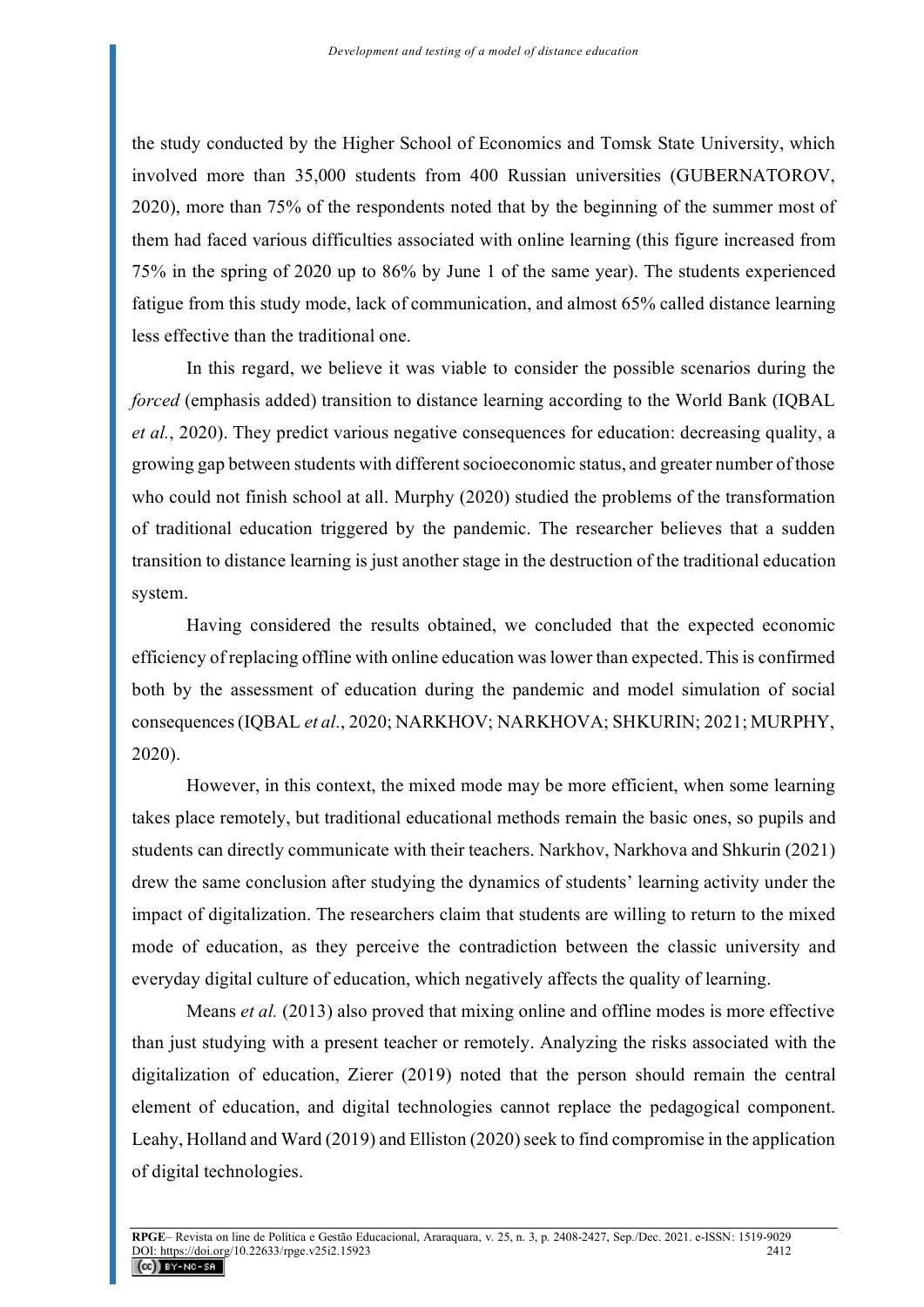Ustyuzhanina and Evsukov (2018) demonstrated that when online education replaces the offline mode, the following occurs: there is an imitation of full-time learning, with lower quality; there is less control over the quality of educational products and interaction; and competencies do not develop properly. Here, we must also mention the socializing function of education, which is highlighted in both classic and modern papers on pedagogy (ORGILÉS *et al.*, 2020; PETRAKOVA *et al.*, 2021). The respondents noted that the psychological problems arising due to the sudden transition to distance learning were associated with a threat to their psychological well-being and health in general (BROM *et al.*, 2020).

We would like to note that most research papers focus on the outcomes of the current distance education and hardly ever consider the specifics of its implementation. In other words, they ignore its background, goals, and the objectives of its introduction. Didactic works examining the main types of distance education describe the process of its implementation (asynchronous, hybrid, or synchronous). Therefore, it is viable to compare the identified problems of distance education during the pandemic and the needs for its further development, as well as to devise a universal model for the introduction of distance learning at the macrolevel of administration. The model we propose can be applied at any level of education, and it reflects the specifics of the state with centralized administration, since Russia is one of such countries.

### **Materials and methods**

In this research, we applied a systematic approach, which allowed us to consider the process of introducing distance education as an activity, the result of which depends on the sociocultural conditions in the regions. What is more, this process will transform all components of the education system (the synergistic effect). We also relied on the basic provisions of F. Heider's theory of cognitive (structural) balance (MUNROE, 2019). Therefore, the main factor in the development of a universal model for introducing distance education is its balance for all the participants of the process, as well as its compliance with their needs.

In the course of the research, we analyzed the practices of distance learning in educational organizations of all levels in various Russian regions in 2021 (Leningrad, Irkutsk, Novosibirsk, and Stavropol regions, as well as the republics of Chechnya, Tatarstan, and Bashkortostan). We studied the results of online surveys of schoolchildren, their teachers, school administration, parents, university students, lecturers, and heads of educational organizations. In total, we interviewed 4,215 respondents. The survey included questions about their opinion of distance learning, its quality and prospects, success factors, and difficulties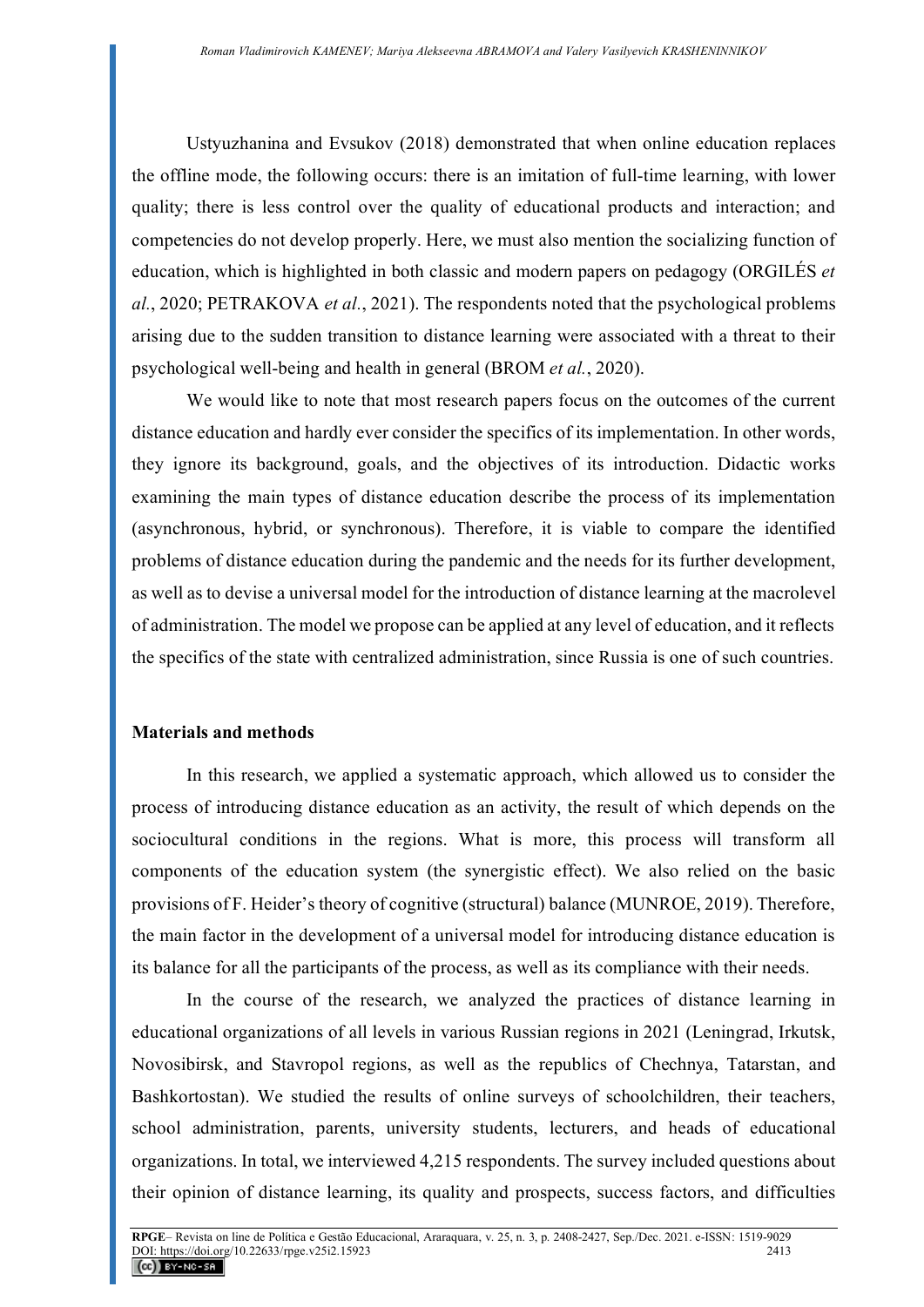encountered. In addition to this, we performed a preliminary comparative analysis of the tools used to assess the level of digitalization on the example of the methods for calculating the Skolkovo Digital Russia index (SKOLKOVO…, 2018) and the index of regions digitalization developed by Groshev and Krasnoslobodtsev (2020).

#### **Results**

Previously, we analyzed the models of distance learning implemented in regions at the micro-, meso- and macrolevels of the education system and presented the findings in the article *Distance education: Models, levels of implementation, and implementation problems* (KAMENEV; ABRAMOVA; KRASHENINNIKOV, 2021).

We studied the problems connected with the distance learning in 2020–2021 during the pandemic in the Leningrad, Irkutsk, Novosibirsk, and Stavropol regions, as well as in the republics of Chechnya, Tatarstan, and Bashkortostan. According to the results of online surveys, we established that low efficiency of its implementation was due to the bad analysis of regional sociocultural factors at the planning and forecasting stage. In our opinion, this problem should be fixed at the macrolevel of distance learning administration. More than 60% of the respondents noted insufficient technical equipment and connection problems. This conclusion correlates with the results obtained by other researchers (LARIONOVA *et al.*, 2021; PETRAKOVA *et al.*, 2021; ROGACHEVA; SEMERGEY, 2020; SAPRYKINA; VOLOKHOVICH, 2020; ZVYAGINTSEV; KERSHA; PINSKAYA*,* 2021). However, in our case, the respondents' answers about the factors negatively affecting the quality of education were more informative. More than 30% of the respondents mentioned the fact that parents went to work, but had to ensure their children could connect to online lessons. However, the worst situation was in families that, working from home, had to communicate with the outside world and at the same time monitor their children's learning. It also refers to the families of teachers who had to conduct lessons and simultaneously create conditions for their children to learn from other teachers. The second most important reason after ineffective organization of distance learning was the financial one. Teachers, administration, students, and parents mentioned that due to insufficient funding, educational institutions do not have the necessary equipment and fast Internet connection. In addition to the funding problems of educational institutions, families with low income and more than one schoolchild faced difficulties, as each learner needed a computer and a separate room for study. Many families could not solve this problem.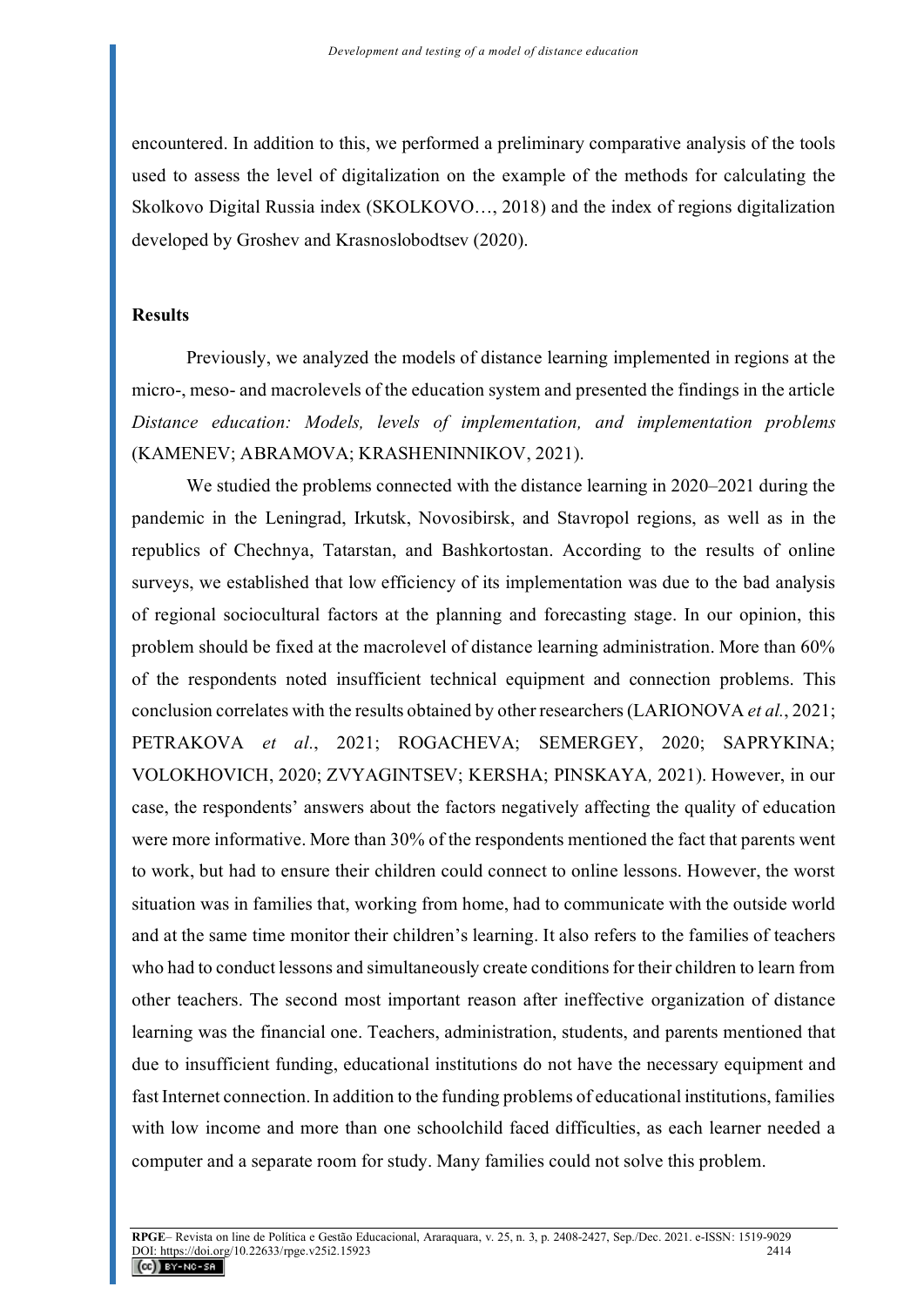The obtained results of online surveys confirmed our earlier conclusion based on the detailed analysis of the tools used for assessing the level of digitalization on the example of the Skolkovo Digital Russia index and the index of regions digitalization devised by Groshev and Krasnoslobodtsev (2020). We established that these methods do not give enough information to understand the factors leading to the digital inequality of the regions. We compared these two methods, as well as the results obtained with them for the five republics of Altai, Buryatia, Sakha (Yakutia), Khakassia, and Tyva. We found out that there were discrepancies in the assessment of the digitalization of these regions and they did not explain what caused them (ABRAMOVA, 2021).

We conducted the survey and compared its results with those obtained earlier (ABRAMOVA, 2021; KAMENEV; ABRAMOVA; KRASHENINNIKOV, 2021). This allowed us to substantiate the *criteria for assessing* the implementation of distance education in the regions. The Federal Program for the Digital Transformation of the Russian Economy and Society registers how many digital services were provided to people, the area of broadband Internet coverage, and the increase in the number of access points, computers, and other digital technologies used. However, we focused on the preservation of human capital in the regions. In this context, the criteria of the federal program do not closely correlate with the assessment of human resources in the region, as well as with the opportunities for the graduates of educational organizations to apply their digital skills. As our findings demonstrated, thoughtless implementation to the idea of digital transformation without a coherent strategy and consideration of sociocultural conditions of the region may turn a good idea into a hindrance.

To coordinate the actions of managers and executive bodies and to ensure their effective interaction with consumers, educational organizations should apply the systematic approach when introducing distance learning. This process should imply *the unity in the perception of goals* at macro- (public administration), meso- (regional and municipal administration), and microlevels (an educational organization). For example, the state administration should have a strategic vision of the development based on global international practices (subsystems and their support). What is more, there should be comprehensive understanding of what is happening at lower (meso- and micro-) levels.

Another crucial point is the *principle of continuity and connection between subsequent levels*. This principle not only underlies distance education at the design stage, but it is applied during the implementation of distance learning as this principle ensures the continuity between programs and levels of training in educational organizations.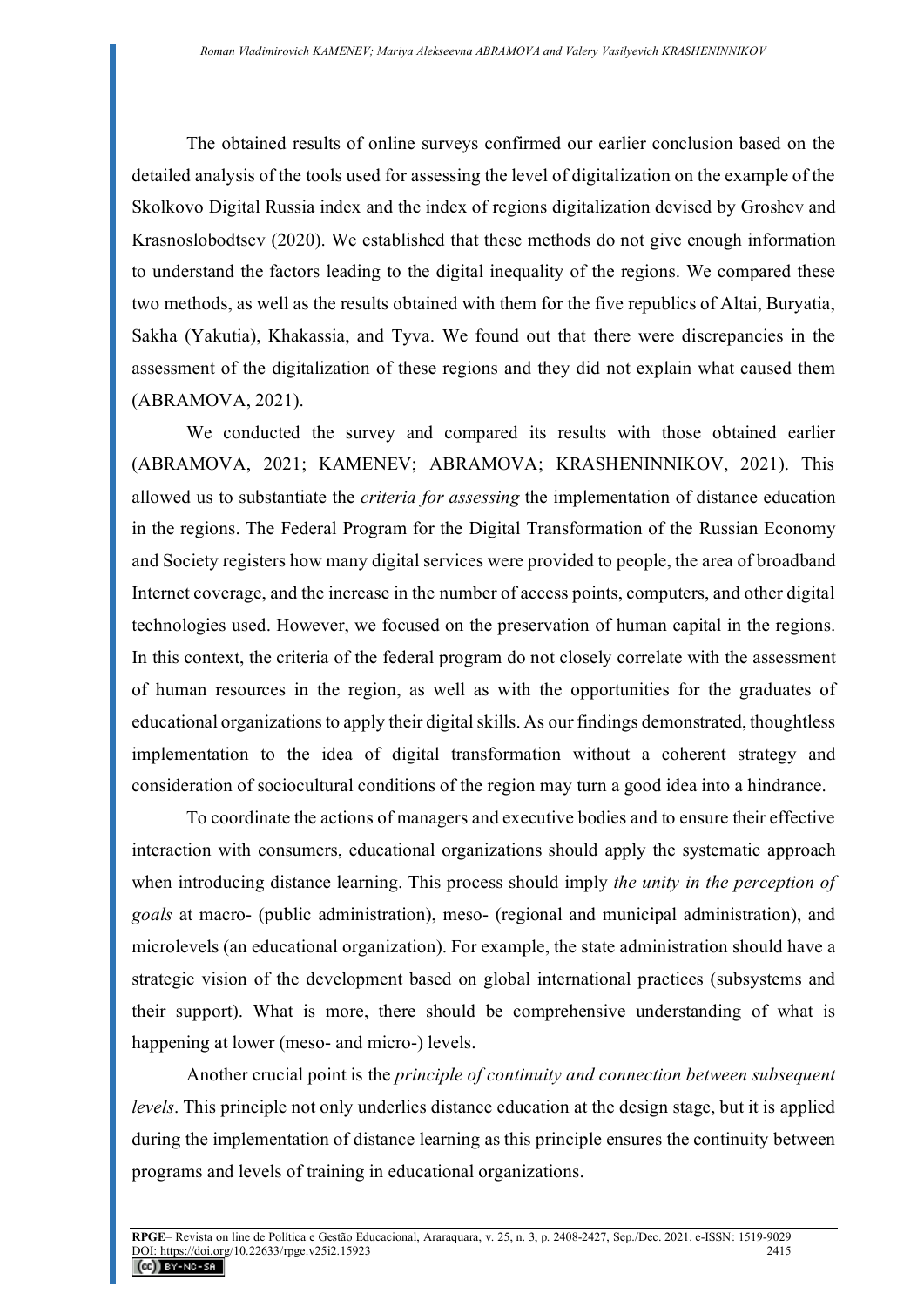An equally important principle of the organization and implementation of distance education is *flexibility and modularity*. This allows creating conditions reflecting the socioeconomic situation in the region. It also ensures the variability of its implementation, depending on the readiness and needs of educational organizations and students.

Considering the implementation of distance education, let us highlight the stage crucial for its efficiency—the forecasting stage. Pedagogical publications tend to consider it only as the design of a distance learning system, which implies solving didactic problems. However, in our research, we did not use the term *pedagogical forecasting*, since we mainly explored sociocultural background for the introduction of distance education. This means that to provide accurate forecast and to make an informed choice of this or that distance learning technology, one should conduct a sociological study, including the examination of such basic features of the region as:

Socioeconomic and sociodemographic characteristics of the region (including poverty rate, average wages, and unemployment rate);

• Traditional types of business (demand for digital technologies in the predominant type of business) and characteristics of the labor market (demand for highly qualified personnel);

Remoteness/proximity to the center and access to broadband Internet;

The implementation of distance technologies in higher, secondary vocational, general, and additional education (material, technical, educational, and methodological support, as well as the professionalism of teachers);

• Programs for the digitalization of education adopted and implemented at the regional and municipal levels;

The demand from students, teachers, administration, and parents for the education system to introduce distance technologies into the learning process;

• Prospects for the development of individual strategies for obtaining education in the region.

Producing a forecast is not a one-time event: it is similar to monitoring; therefore, it allows tracking changes in the characteristics of the region and during the implementation of distance education. Such a detailed analysis will provide an accurate forecast about the possibilities and measures required for introducing distance learning in educational organizations of all levels.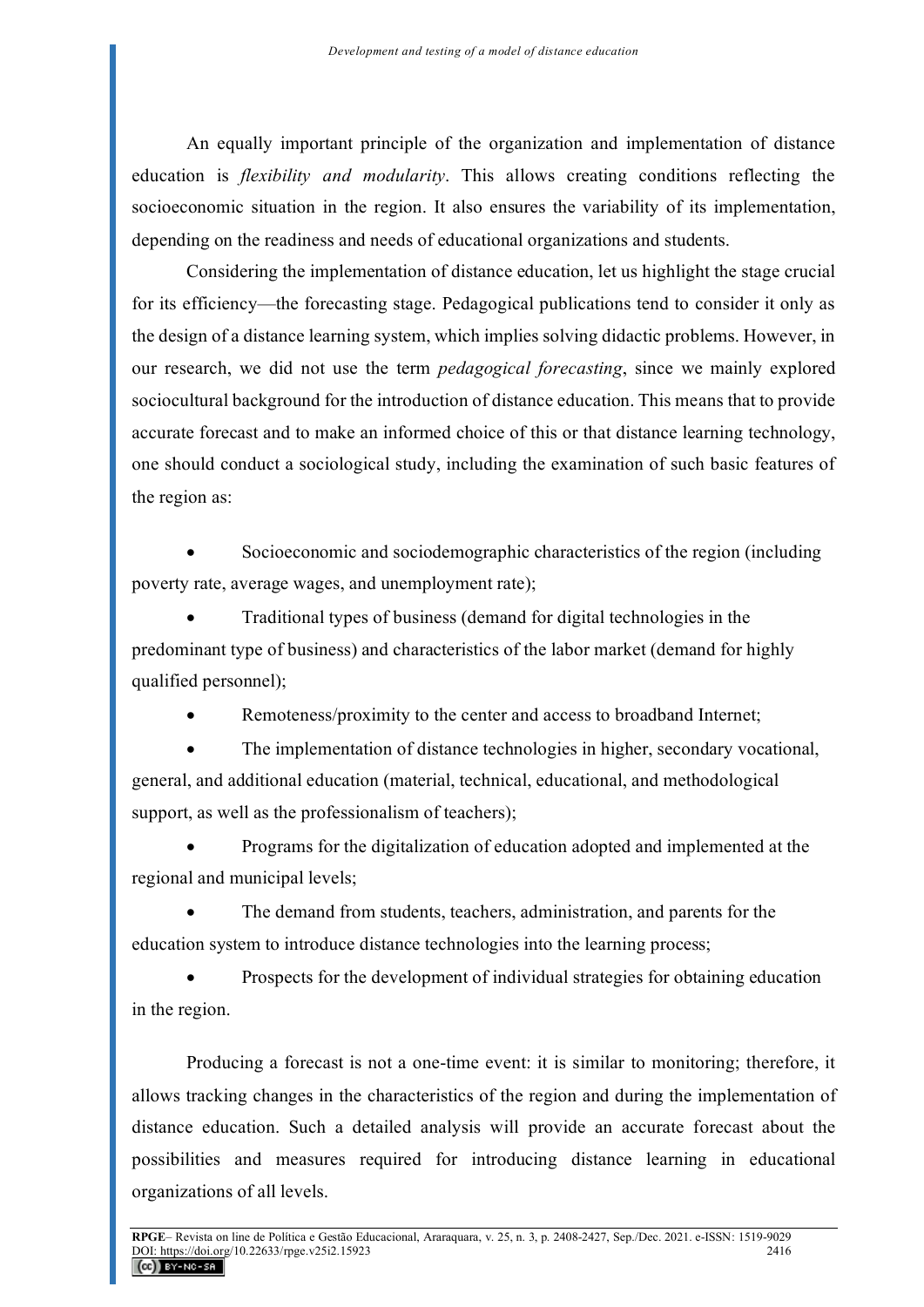A generalized model for introducing distance learning in educational organizations that can be used at all levels (macro-, meso-, and micro-) and types of educational organizations should include the following stages: (i) preparatory (forecasting, design, and selection of assessment criteria), (ii) main (introduction, implementation, analysis, and adjustment), and (iii) final (analysis and forecasting). Since technology and software are constantly developing, it is important to support the operation of the distance education system at all levels during and after the completion of the main stages of its implementation, which should involve monitoring and improving the system. Moreover, at each of the stages, one should organize the process, prepare the equipment, personnel, software, as well as didactic, methodological, regulatory, technological, corrective and financial resources. This should reflect the monitoring results reflecting the condition and prospects of further implementation of distance education. We graphically presented this model in Figure 1.



**Figure 1** – Model of distance learning implementation

Figure 1 is a graphic representation of the model of implementing distance education, and it consists of two blocks: the stages of its implementation and the results of the implementation stages. The stages of implementation include forecasting, design,

Source: Prepared by the authors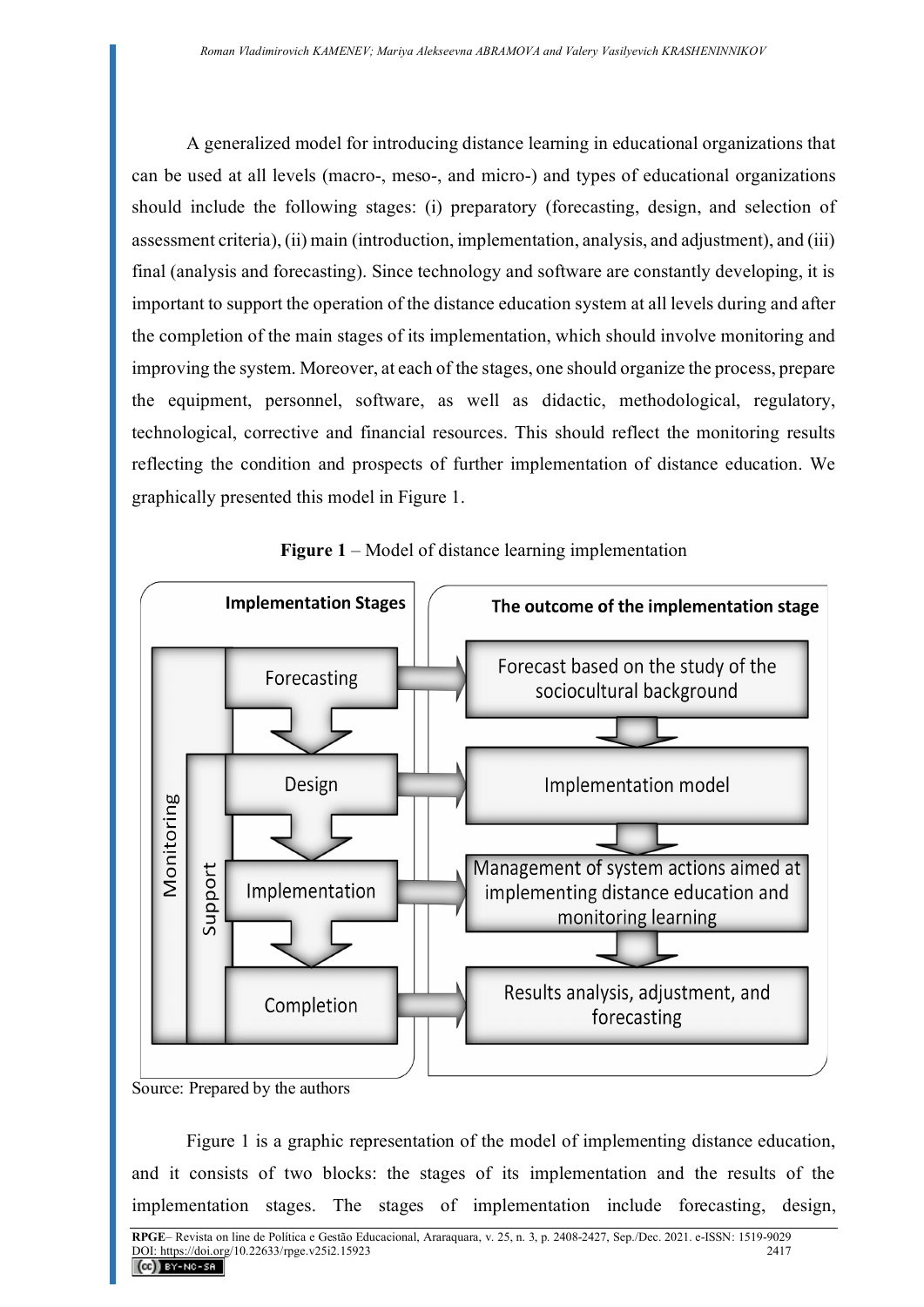implementation, and completion, as well as midline: monitoring and support. Implementation results are the forecast based on the study of the sociocultural background, the implementation model, the management of the systemic events of distance learning and outcomes control, the analysis of outcomes, adjustment, and forecasting.

#### **Discussion**

This model presents the details at the matrix level (the list of necessary actions). Thus, one can immediately see which of the actions during the implementation of distance education are most relevant. For example, when one assesses the digital competence of the personnel and reveals that they have insufficient preparation in this field, then before introducing distance learning, one should allocate funds, time, and courses that would increase it. If one assesses the needs for the implementation of distance learning at some level of education and discovers that there is none, then the digital transformation of education will stimulate teachers and students to move to educational organizations that use digital technologies less actively (IBRAHIM, 2021). If the assessment of the labor market in the region demonstrates that there is no need for highly qualified personnel, then the development of digital training without creating jobs and increasing demand for competent specialists who want to get fair wages will create preconditions for the outflow of young professionals to more successful regions. If the assessment of the Internet access in educational organizations of various levels and households reveals that it is not sufficient for the implementation of distance education, then the introduction of case technologies will be the best option in case the pandemic persists. Here we considered only some examples of detailed actions and adequate management decisions taken during the introduction of distance education based on the results of the forecasting stage. Such an approach enables a more competent and systematic design and organization of the process.

Before choosing the mode of distance learning (mixed, network, or electronic), one should assess the financial costs required for its implementation. For instance, the research papers (BARANNIKOV *et al.*, 2020; LARIONOVA *et al.*, 2021) confirmed the assumption that the expenditures of educational organizations on the learning process increased during the pandemic. For instance, it was concluded that the introduction of distance education in universities with "low digitalization before the spread of COVID-19 and a small number of students" (LARIONOVA *et al.*, 2021, p. 156, our translation) should be carried out with great care.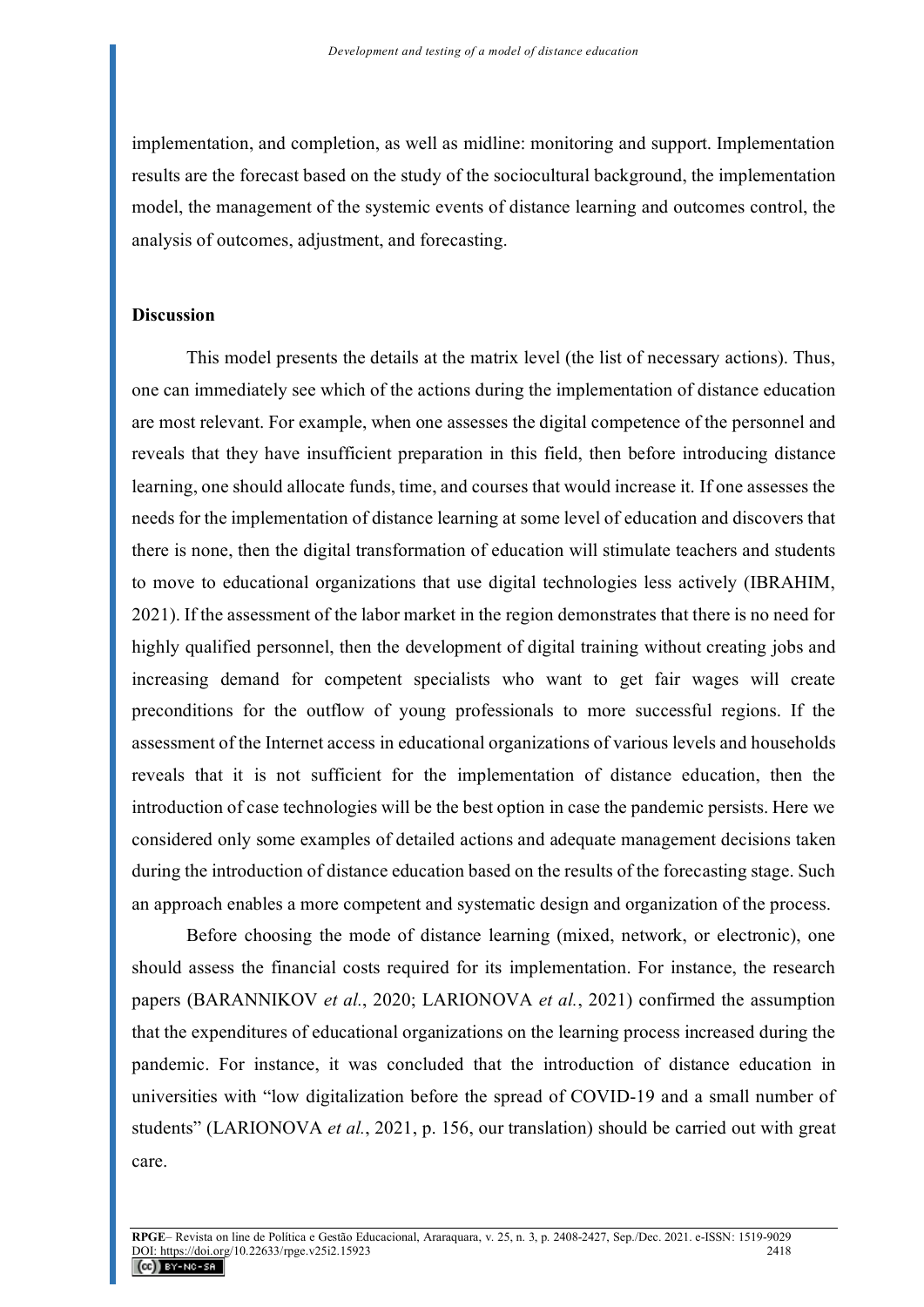According to some educators (ANDREEV, 2014; KHUTORSKOY, 2000; POLAT, 2006; SHCHENNIKOV, 2002), the quality of distance education within the system of lifelong learning largely depends on the didactic component: the professionalism of teachers, the quality of didactic support materials and software, and the readiness of students to use digital technologies in the learning process. However, in the model that we developed, the most important element is the prognostic stage, which allowed us to choose a distance learning technology most accurately matching the socioeconomic characteristics of the region (an educational organization), the needs of the actors of distance learning, the competence of teachers, students, and their parents as early as at the stage of making a decision on its implementation. In fact, the insufficient consideration of these factors, as the survey results demonstrated (GROSHEV; KRASNOSLOBODTSEV, 2020; KAMENEV; ABRAMOVA; KRASHENINNIKOV, 2021; LARIONOVA *et al.*, 2021; SAPRYKINA; VOLOKHOVICH, 2020; ZVYAGINTSEV; KERSHA; PINSKAYA*,* 2021), negatively affected the implementation of distance education during the pandemic. The analysis of official documents (RUSSIA, 2012, 2017) showed that currently Russian educational organizations lack the unified approach to distance learning and a comprehensive management system for it. In addition, its management is erratic, despite the attempts to make this area less chaotic.

The most important factor in the implementation of the model proposed is uniting the efforts of sociologists, teachers, parents, and government officials. The outcome of this process depends on how well their actions are coordinated. Chernyshov (2021) concluded that it is necessary to monitor teachers' opinions and practices by generalizing the results of surveys of the participants in the educational program Digitalization of the Learning Process in Novosibirsk. However, unlike us, he focused on "the methodological generalization of advanced pedagogical and organizational practices and investments in the development of human capital in the pedagogical environment" (CHERNYSHOV, 2021, p. 148, our translation).

The model we developed was tested by the employees of the Department of Social and Legal Research of the Institute of Philosophy and Social Sciences of the Siberian Branch of the Russian Academy of Sciences (SB RAS), teachers, and the administration of educational organizations participating in the sociological survey on the problems of distance learning. The model was presented at the all-Russian conference "From Idea to Practice: Social and Humanitarian Knowledge in the digital Environment", in Novosibirsk, on March 24–25, 2021. Novosibirsk State University and the Institute of Philosophy and Law of the SB RAS held the event. The model was also presented at the international forum "High Technologies, Artificial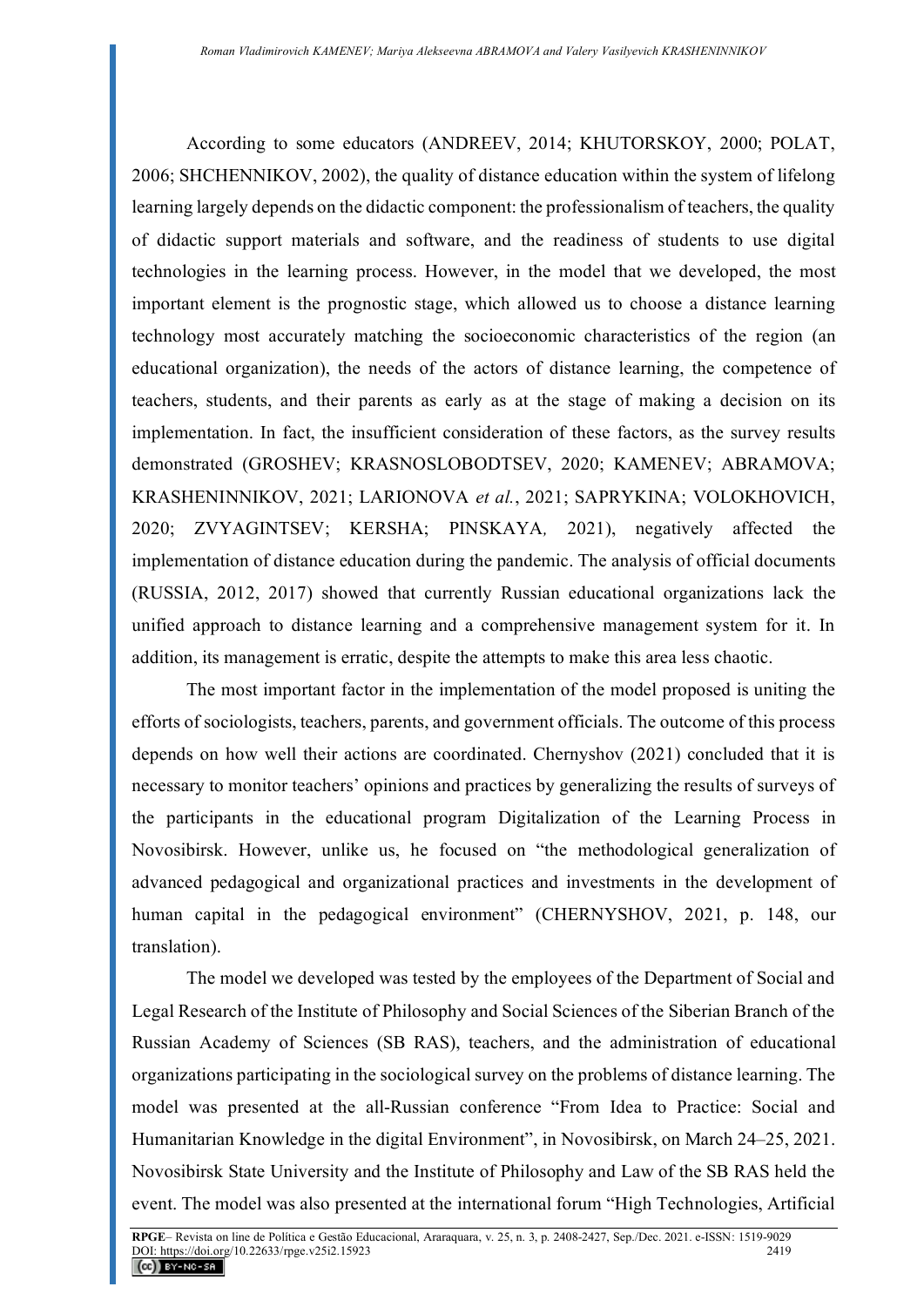Intelligence, and Robotic Systems in Education" (November 2021, Novosibirsk) and at refresher courses "Methodological Support of Distance Education" (2021).

#### **Conclusions**

From the perspective of social transformation, digitalization of education is a factor that has a systemic impact on society. It has certain consequences that may be forecasted with a detailed study of the sociocultural background. Having analyzed the results of implementing distance learning in different Russian regions as well as the research into negative factors that reduced the efficiency of its implementation, we found out that these problems were due to the absence of a preliminary regional analysis of sociocultural factors at the planning and forecasting stage. We attributed to the macrolevel of distance learning administration. In this regard, we would like to note that the identified management gap is typical only for countries with a centralized management system, Russia being one of them.

We demonstrated that effective implementation of distance learning at the micro- (an educational organization), meso- (regional and municipal administration), and macrolevels (public administration) of the education system requires the development of a universal model. The latter should include monitoring and support for any level of application (both in a region and in an educational organization). The presented model for the introduction of distance education reflects promising digital technologies in educational organizations of all levels and is based on the principles of the unity of goals, continuity, connection with subsequent levels, flexibility, and modularity. This creates the conditions that are most adequate for the socioeconomic situation in the region and ensures the variability of implemented distance learning technologies depending on the needs of the region, educational organizations, students, employers, and their competence.

The generalized model for the introduction of distance learning as part of the digital transformation of education can be used at all levels of administration and in various types of educational organizations.

#### **Research limitations and perspectives**

Since we realize that the model presented requires further practical implementation, it may rather be called theoretical. Despite the fact that we developed it for the countries with a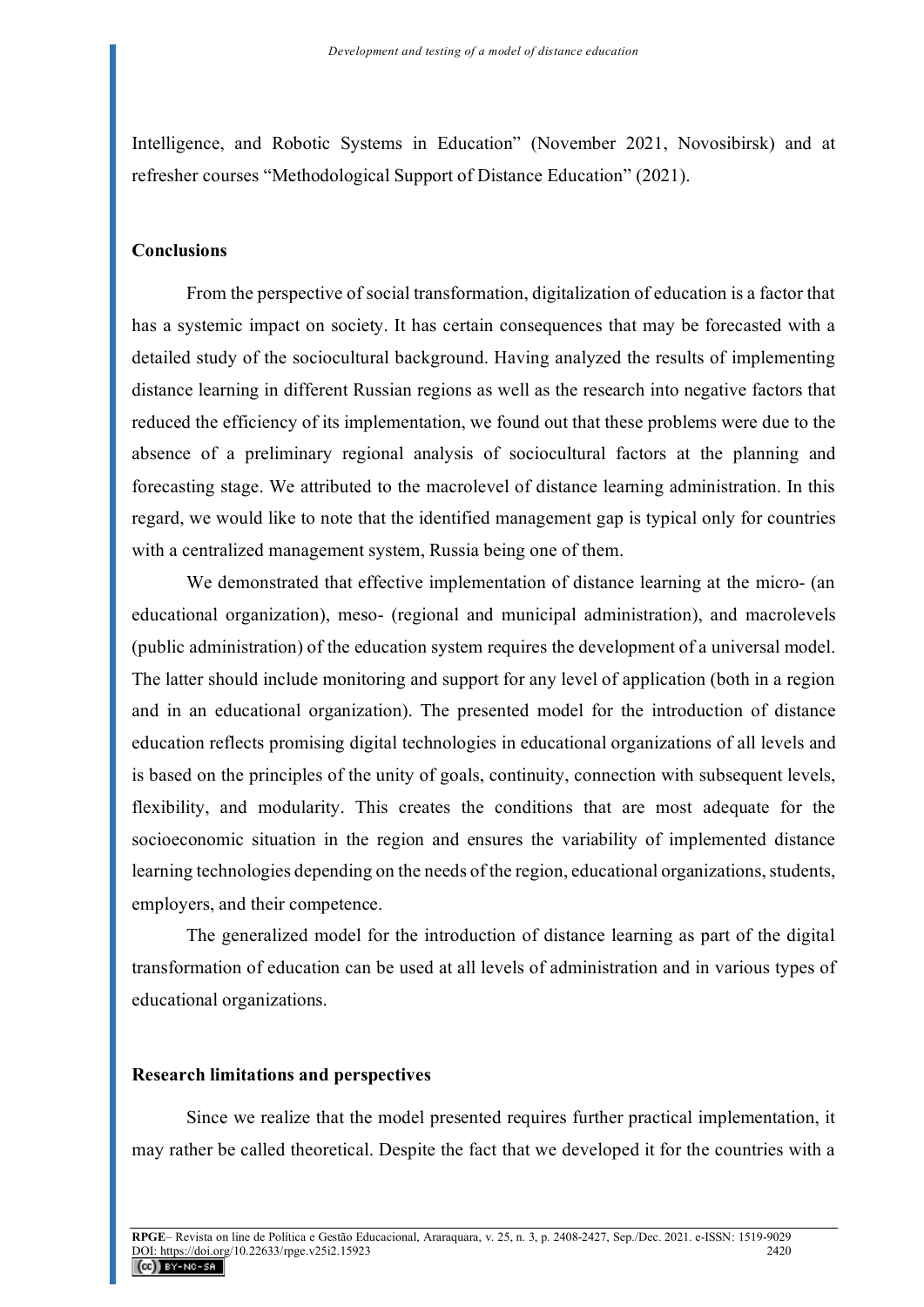centralized management system, it may be applied in a particular region or educational organization, which would remove this limitation.

We believe that the main directions of further research into the effectiveness of the proposed model include accumulation, analysis, and systematization of empirical data in order to form an empirical base for its improvement.

**ACKNOWLEDGMENTS:** The study was carried out with the support of the Ministry of Education of the Russian Federation as part of state assignment No. 073-00072-21-01 under the project "Digital transformation of education: Development and testing the models for the implementation of distance learning in educational institutions of all levels of education."

# **REFERENCES**

ABRAMOVA, M. A. Cifrovaja transformacija v regionah Rossii: Ocenki i realʹnostʹ [Digital transformation in the regions of Russia: Estimates and reality]. **Professionalʹnoe Obrazovanie v Sovremennom Mire** [Professional Education in the Modern World], Novosibirsk, v. 11, n. 3, p. 11-22, 2021. DOI: https://doi.org/10.20913/2224-1841-2021-3-02

ABRAMOVA, M. A.; FARNIKA, M. Cifrovizacija obrazovanija v uslovijah cifrovogo neravenstva [Digitalization of education in the context of digital inequality]. **Professionalʹnoe Obrazovanie v Sovremennom Mire** [Professional Education in the Modern World], Novosibirsk, v. 9, n. 4, p. 3167-3175, 2019. DOI: https://doi.org/10.15372/PEMW20190403

AGASISTI, T. *et al*. Efficiency of regional higher education systems and regional economic short-run growth: empirical evidence from Russia. **Industry and Innovation**, Frederiksberg, v. 28, n. 4, p. 507-534, 2020. DOI: https://doi.org/10.1080/13662716.2020.1738914

ANDREEV, A. A. Očerki distancionnogo obučenija v Rossii [Essays on distance education in Russia]. **Upravlenie Obrazovaniem: Teorija i** Praktika [Education Management: Theory and Practice], Moscow, n. 1(13), p. 16-31, 2014.

APRIYANTI, C. Distance learning and obstacles during COVID-19 outbreak. **Jurnal Ilmiah Pendidikan Dasar**, Semarang, v. 7, n. 2, p. 68-83, 2020. DOI: https://doi.org/10.30659/pendas.7.2.68-83

ARKHIPOVA, M. Y.; SIROTIN, V. P. Regionalʹnye Aspekty Razvitija Informacionnokommunikacionnyh I Cifrovyh Tehnologij V Rossii [Regional aspects of the development of information, communication, and digital technologies in Russia]. **Economy of the Regions**, Ekaterinburg, v. 15, n. 3, p. 670-683, 2019. DOI: https://doi.org/10.17059/2019-3-4

BARANNIKOV, K. A. *et al*. **Uroki stress-testa**: Vuzy v uslovijah pandemii i posle nee [Lessons of the stress test: Universities during the pandemic and after it]. 2020. Available: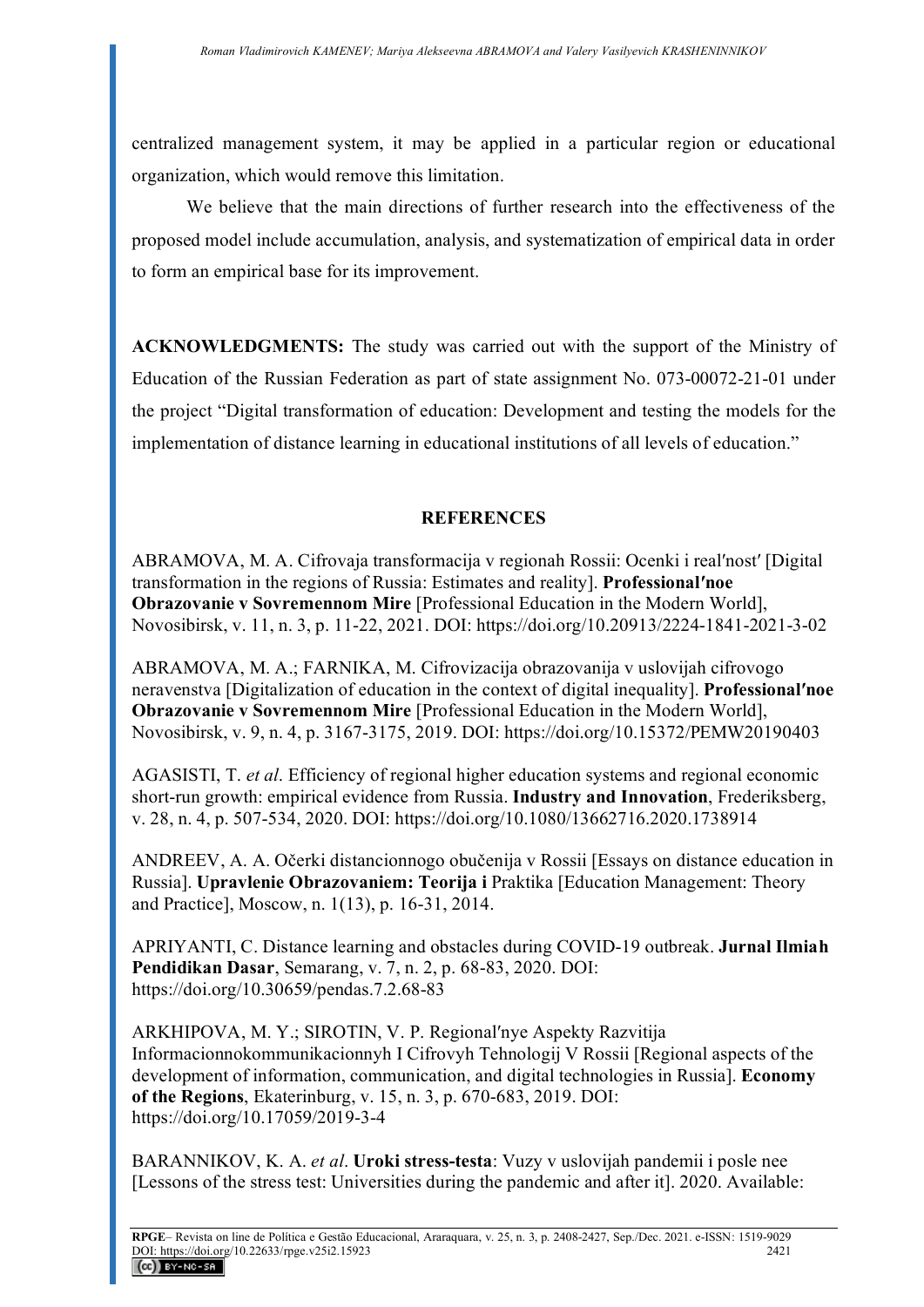https://www.tsu.ru/news/uroki-stress-testa-vuzy-v-usloviyakh-pandemii-i-po/. Access: 4 Oct. 2021.

BASILAIA, G.; KVAVADZE, D. Transition to Online Education in Schools during a SARS-CoV-2 Coronavirus (COVID-19) Pandemic in Georgia. **Pedagogical Research**, Outumaoro, v. 5, n. 4, em0060, 2020. DOI: https://doi.org/10.29333/pr/7937

BERTIZ, Y.; KOCAMAN-KAROĞLU, A. Distance Education Students' Cognitive Flexibility Levels and Distance Education Motivations. **International Journal of Research in Education and Science**, Leiden, v. 6, n. 4, p. 638-648, 2020. DOI: https://doi.org/10.46328/ijres.v6i4.1022

BOARINI, R. *et al*. **What Makes for a Better Life? The Determinants of Subjective Well-Being in OECD Countries**: Evidence from the Gallup World Poll. OECD Statistics Working Papers, No. 2012/03. Paris: OECD, 2012. DOI: https://doi.org/10.1787/5k9b9ltjm937-en

BONK, C. J. Pandemic ponderings, 30 years to today: Synchronous signals, saviors, or survivors? **Distance Education**, Ottawa, v. 41, n. 4, p. 589-599, 2020. DOI: https://doi.org/10.1080/01587919.2020.1821610

BROM, C. *et al*. Mandatory Home Education During the COVID-19 Lockdown in the Czech Republic: A Rapid Survey of 1st-9th Graders' Parents. **Frontiers in Education**, Orange, v. 5, p. 103, 2020. DOI: https://doi.org/10.3389/feduc.2020.00103

CHERNYSHOV, S. A. Massovyj perehod školy na distancionnoe obučenie v ocenkah lokal'nogo pedagogičeskogo soobŝestva [Massive shift of schools towards distance learning in the estimates of a local pedagogical community]. **Obrazovanie I Nauka** [**The Education and Science Journal]**, Yekaterinburg, v. 23, n. 3, p. 131-155, 2021. DOI: https://doi.org/10.17853/1994-5639-2021-3-131-155

CIFFOLILLI, A.; MUSCIO, A. Industry 4.0: National and regional comparative advantages in key enabling technologies. **European Planning Studies**, Bergen, v. 26, n. 12, p. 2323- 2343, 2018. DOI: https://doi.org/10.1080/09654313.2018.1529145

DERYABIN, A. A. *et al*. Issledovanie predstavlenij direktorov rossijskih škol o cifrovyh kompetencijah učastnikov obrazovatelʹnoj sistemy [Russian School Principals' Beliefs about Digital Competences of Educational Process' Participants]. **Voprosy Obrazovanija [Educational Studies]**, Moscow**,** n. 3, p. 212-236, 2021. DOI: https://doi.org/10.17323/1814- 9545-2021-3-212-236

ELLISTON, Z. A. A position paper on the implementation of learning technology tools: Uncovering faculty perceptions. **International Journal on Studies in Education**, Leiden, v. 2, n. 1, p. 58-65, 2020. DOI: https://doi.org/10.46328/ijonse.11

EUBANKS, V. **Automating inequality**: How high-tech tools profile, police, and punish the poor. New York: St. Martin's Press, 2018.

FAUZI, I.; KHUSUMA, I. H. S. Teachers' Elementary School in Online Learning of COVID-19 Pandemic Conditions. **Jurnal Iqra': Kajian Ilmu Pendidikan**, v. 5, n. 1, p. 58-70, 2020. DOI: https://doi.org/10.25217/ji.v5i1.914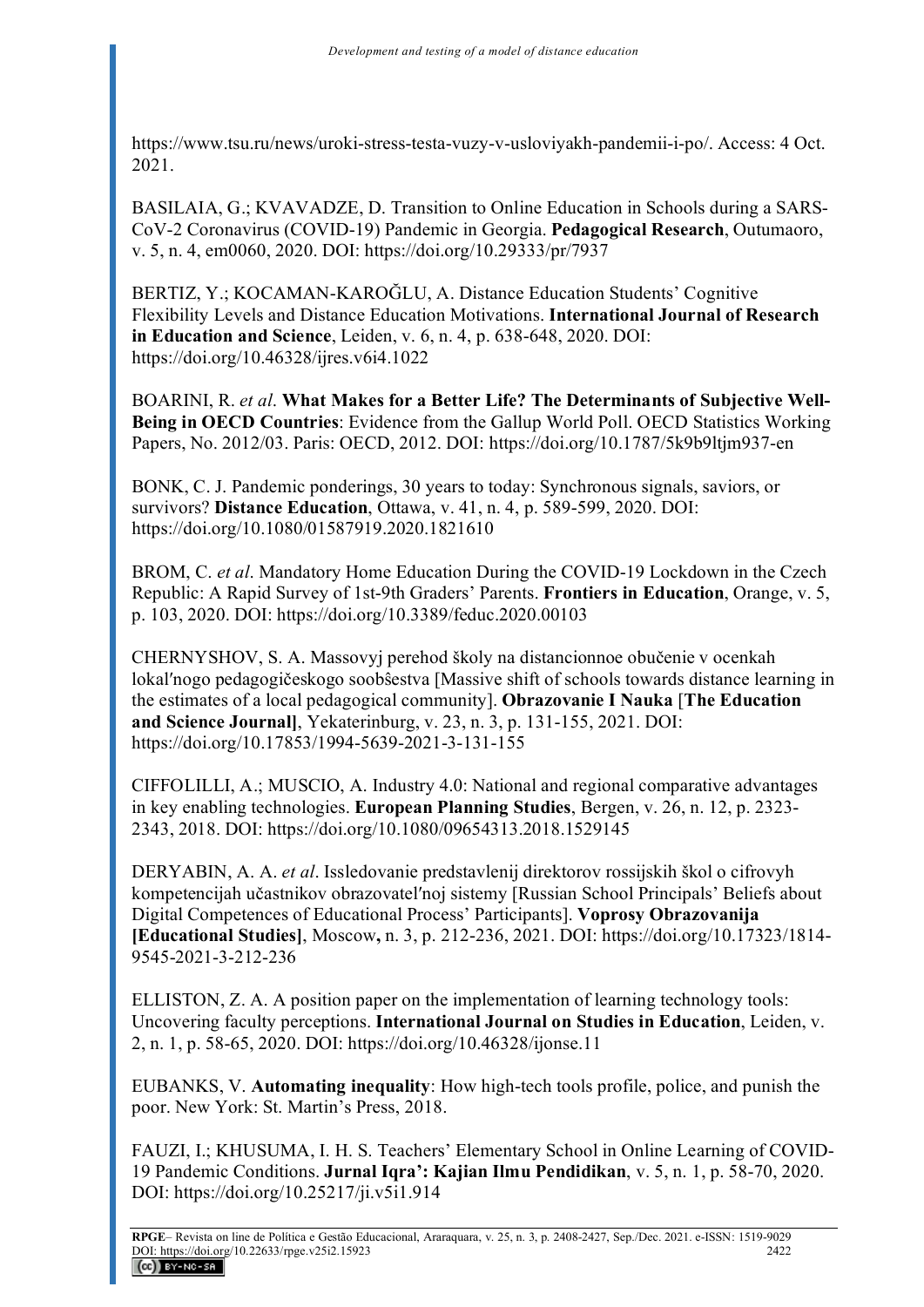FROLOVA, E. V.; ROGACH, O. V.; RYABOVA, T. M. Digitalization of Education in Modern Scientific Discourse: New Trends and Risks Analysis. **European Journal of Contemporary Education**, Sochi, v. 9, n. 2, p. 331-336, 2020. DOI: https://doi.org/10.13187/ejced.2020.2.313

GLUCKMAN, P.; ALLEN, K. **Understanding Wellbeing in the Context of Rapid Digital and Associated Transformations:** Implications for Research, Policy and Measurement. Auckland: The International Network for Government Science Advice, 2018. Available: http://www.ingsa.org/wp-content/uploads/2018/10/INGSA-Digital-Wellbeing-Sept18.pdf. Access: 10 Sept. 2021.

GROSHEV, I. V.; KRASNOSLOBODTSEV, A. A. Cifrovizacija i kreativnostʹ rossijskih regionov [Digitization and creativity of Russian regions]. **Sotsiologicheskie Issledovaniya**  [Sotsiological Research], Moscow, n. 5, p. 66-78, 2020. DOI: https://doi.org/10.31857/S013216250009390-2

GUBERNATOROV, Y. Studenty nazvali osnovnye problemy onlajn-obučenija: Im ne hvataet obŝenija s prepodavateljami i podvodit tehnika [Students named the main problems of online learning: They lack communication with teachers and the technique fails]. **RBK**, 2020. Available: https://www.rbc.ru/society/19/08/2020/5f3bbdae9a7947d167de1a41. Access: 4 Sept. 2021.

HEWITT-DUNDAS, N. Research intensity and knowledge transfer activity in UK universities. **Research Policy**, Brington, v. 41, n. 2, p. 262-275, 2012. DOI: https://doi.org/10.1016/j.respol.2011.10.010

IBRAHIM, S. A. E.-S. Educational Platforms and Digital Transformation in Raising Awareness about Remote Education in Light of the Corona Epidemic Spread Among Secondary School Students. **Journal of Southwest Jiaotong University**, Chengdu, v. 56, n. 1, p. 358-376, 2021. DOI: https://doi.org/10.35741/issn.0258-2724.56.1.33

IQBAL, S. A. *et al*. We should avoid flattening the curve in education – Possible scenarios for learning loss during the school lockdowns. **Education for Global Development**, 2020. Available: https://blogs.worldbank.org/education/we-should-avoid-flattening-curveeducation-possible-scenarios-learning-loss-during-school. Access: 4 Sept. 2021.

JARZABKOWSKI, P.; SILLINCE, J. A. A.; SHAW, D. Strategic ambiguity as a rhetorical resource for enabling multiple interests. **Human Relations**, Durham, v. 63, n. 2, p. 219-248, 2010. DOI: https://doi.org/10.1177/0018726709337040

KAMENEV, R. V.; ABRAMOVA, M. A.; KRASHENINNIKOV, V. V. Distancionnoe obrazovanie: modeli, urovni vnedrenija i problemy realizacii [Distance education: Models, implementation levels, and implementation problems]. **Vestnik Pedagogičeskih Innovacij**  [Bulletin of Pedagogical Innovations], Novosibirsk, n. 3, p. 54-64, 2021. DOI: https://doi.org/10.15293/1812-9463.2103.05

KARAKAYA, K. Design considerations in emergency remote teaching during the COVID-19 pandemic: A human-centered approach. **Educational Technology Research and**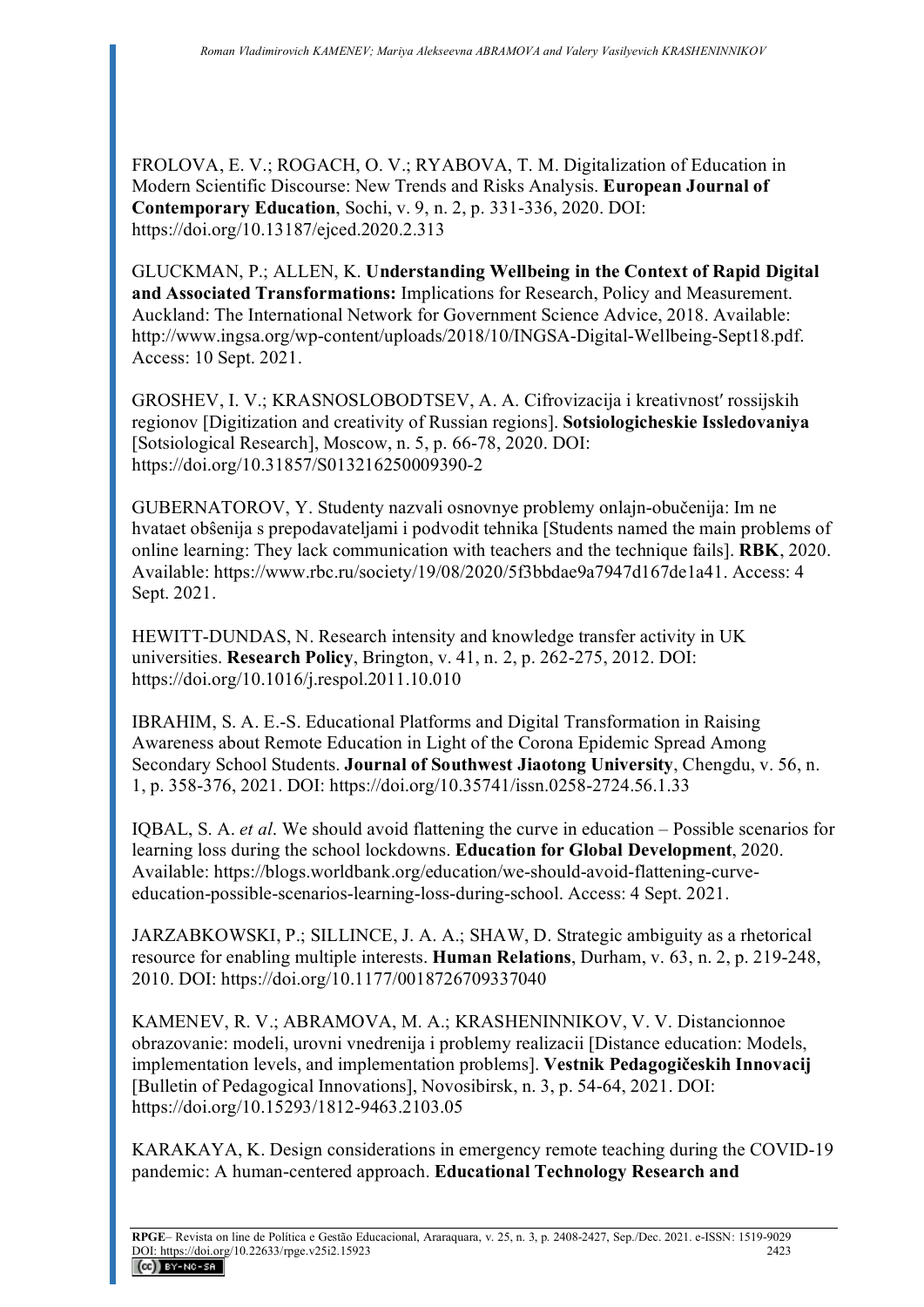**Development**, Chestnut Hill, v. 69, p. 295-299, 2021. DOI: https://doi.org/10.1007/s11423- 020-09884-0

KHUTORSKOY, A. V. Osobennosti razvitija distancionnogo obučenija v rossijskih školah [Peculiarities of distance learning development in Russian schools]. 2000. Available: https://cyberleninka.ru/article/n/osobennosti-razvitiya-distantsionnogo-obucheniya-vrossiyskih-shkolah. Access: 4 Sept. 2021.

LARIONOVA, V. A. *et al*. Èkonomičeskie aspekty vynuždennogo perehoda na distancionnoe obučenie, ili Kakuju cenu zaplatili vuzy za distant [Economic aspects of emergency transition to distance education, or the price of going online in higher education]. **Voprosy Obrazovanija** [Educational Studies], Moscow, n. 1, p. 138-157, 2021. DOI: https://doi.org/10.17323/1814-9545-2021-1-138-157

LEAHY, S. M.; HOLLAND, C.; WARD, F. The digital frontier: Envisioning future technologies impact on the classroom. **Futures**, Bristol, v. 113, 102422, 2019. DOI: https://doi.org/10.1016/j.futures.2019.04.009

LEE, J. Mental health effects of school closures during COVID‐19. **The Lancet Child & Adolescent Health**, London, v. 4, n. 6, 421, 2020. DOI: https://doi.org/10.1016/S2352- 4642(20)30109-7

LITVINTSEVA, G. P.; GLINSKIY, V. V.; STUKALENKO, E. A. Interregional differentiation of population incomes in Russian Federation in the post-crisis period. **Academy of Strategic Management Journal**, Richardson, v. 16, n. 4, 151, 2017. Available: https://www.abacademies.org/articles/Interregional-differentiation-of-population-incomes-1939-6104-16-4-151.pdf. Access: 10 Sept. 2021.

LITVINTSEVA, G. P. *et al*. Ocenka cifrovoj sostavljajuŝej kačestva žizni naselenija v regionah Rossijskoj Federacii1 [Digital component of people's quality of life assessment in the regions of the Russian Federation]. **Terra Economicus**, Rostov-on-Don, v. 17, n. 3, p. 107-127, 2019. DOI: https://doi.org/10.23683/2073-6606-2019-17-3-107-127

MEANS, B. *et al*. The effectiveness of online and blended learning: A meta-analysis of the empirical literature. **Teachers College Record**, New York, v. 115, n. 3, p. 1-47, 2013. Available: https://learnonline.ecampusontario.ca/App\_Content/Resource/docs/7b0981b7 dbd6-41d2-83b9-

67878a0ed052/The%20effectiveness%20of%20online%20and%20blended%20learning\_%20 A%20meta-analysis%20of%20the%20empirical%20literature.pdf. Access: 10 Sept. 2021.

MUNROE, P. T. Cognitive balance theory (Heider). *In:* **The Blackwell Encyclopedia of Sociology.** Hoboken: John Wiley & Sons, 2019. DOI: https://doi.org/10.1002/9781405165518.wbeosc057.pub2

MURPHY, M. P. A. COVID-19 and emergency eLearning: Consequences of the securitization of higher education for post-pandemic pedagogy. **Contemporary Security Policy**, Maastricht, v. 41, n. 3, p. 492-505, 2020. DOI: https://doi.org/10.1080/13523260.2020.1761749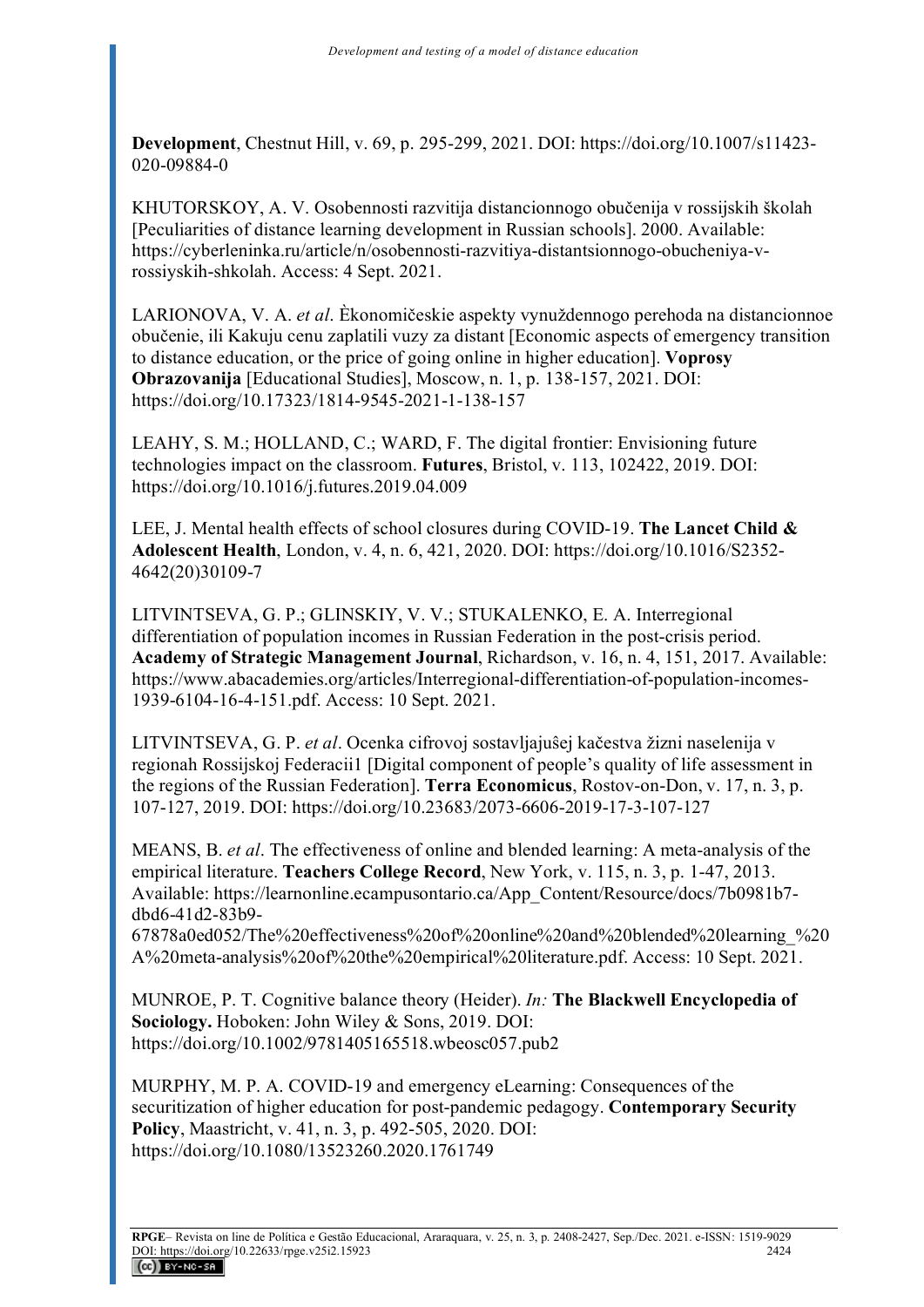NARKHOV, D. Y.; NARKHOVA, E. N.; SHKURIN, D. V. Dinamika obrazovatelʹnoj aktivnosti studenčestva pod vozdejstviem cifrovizacii [Dynamics of educational activity of students under the influence of digitalisation]. **Obrazovanie I Nauka** [**The Education and Science Journal]**, Yekaterinburg, v. 23, n. 8, p. 147-188, 2021. DOI: https://doi.org/10.17853/1994-5639-2021-8-147-188

ORGILÉS, M. *et al*. Immediate psychological effects of the COVID-19 quarantine in youth from Italy and Spain. **Frontiers in Psychology**, Lausanne, n. 11, 579038, 2020. DOI: https://doi.org/10.3389/fpsyg.2020.579038

ÖZÜDOĞRU, G. Problems faced in distance education during Covid-19 Pandemic. **Participatory Educational Research**, Ankara, v. 8, n. 4, p. 321-333, 2021. DOI: https://doi.org/10.17275/per.21.92.8.4

PETRAKOVA, A. V. *et al*. Osobennosti psihologičeskogo stressa u učitelej v uslovijah distancionnogo prepodavanija vo vremja pandemii COVID-19 [Characteristics of Teacher Stress during Distance Learning Imposed by the COVID-19 Pandemic]. **Voprosy obrazovanija [Educational Studies]**, Moscow, n. 1, p. 93-114, 2021. DOI: https://doi.org/10.17323/1814-9545-2021-1-93-114

POLAT, E. S. **Educational Technology of Distance Learning**. Moscow: Academia, 2006.

RABOSSI, M.; GUAGLIANONE, A. Las políticas de internacionalización universitaria en la Argentina: movilidad estudiantil y producción científica. **Revista Ibero-Americana de Estudos em Educação**, Araraquara, v. 15, n. esp4, p. 2556-2576, 2020. DOI: https://doi.org/10.21723/riaee.v15iesp4.14504

RASMITADILA, R. *et al*. The Perceptions of Primary School Teachers of Online Learning during the COVID-19 Pandemic Period: A Case Study in Indonesia. **Journal of Ethnic and Cultural Studies**, Fort Myers, v. 7, n. 2, p. 90-109, 2020. DOI: https://doi.org/10.29333/ejecs/388

ROGACHEVA, P. S.; SEMERGEY, S. V. Problems of distance education during the pandemic. **Vestnik Majkopskogo Gosudarstvennogo Tehnologiceskogo Universiteta**, v. 12, n. 4, p. 85-93, 2020. DOI: https://doi.org/10.47370/2078-1024-2020-12-4-85-93

RUSSIA. **Article 16, Law No. 273-FZ, from 29 December, 2012**. Implementation of educational programs using e-learning and distance learning technologies. Moscow: Ministry of Education, 2012. Available:

http://www.consultant.ru/document/cons\_doc\_LAW\_140174/9ab9b85e5291f25d6986b5301a b79c23f0055ca4/. Access: 4 Oct. 2021.

RUSSIA. Ministry of Education and Science. **Order No. 816**. On Approval of the Procedure for the Application of E-Learning, Distance Learning Technologies by Organizations Carrying Out Educational Activities in the Implementation of Educational Programs. Moscow: Ministry of Education and Science, 23 Aug. 2017. Available: http://www.consultant.ru/document/cons\_doc\_LAW\_278297/. Access: 10 Sept. 2021.

SAPRYKINA, D. I.; VOLOKHOVICH, A. A. Problemy perehoda na distancionnoe obučenie v Rossijskoj Federacii glazami učitelej [Problems of Transition to Distance Learning in the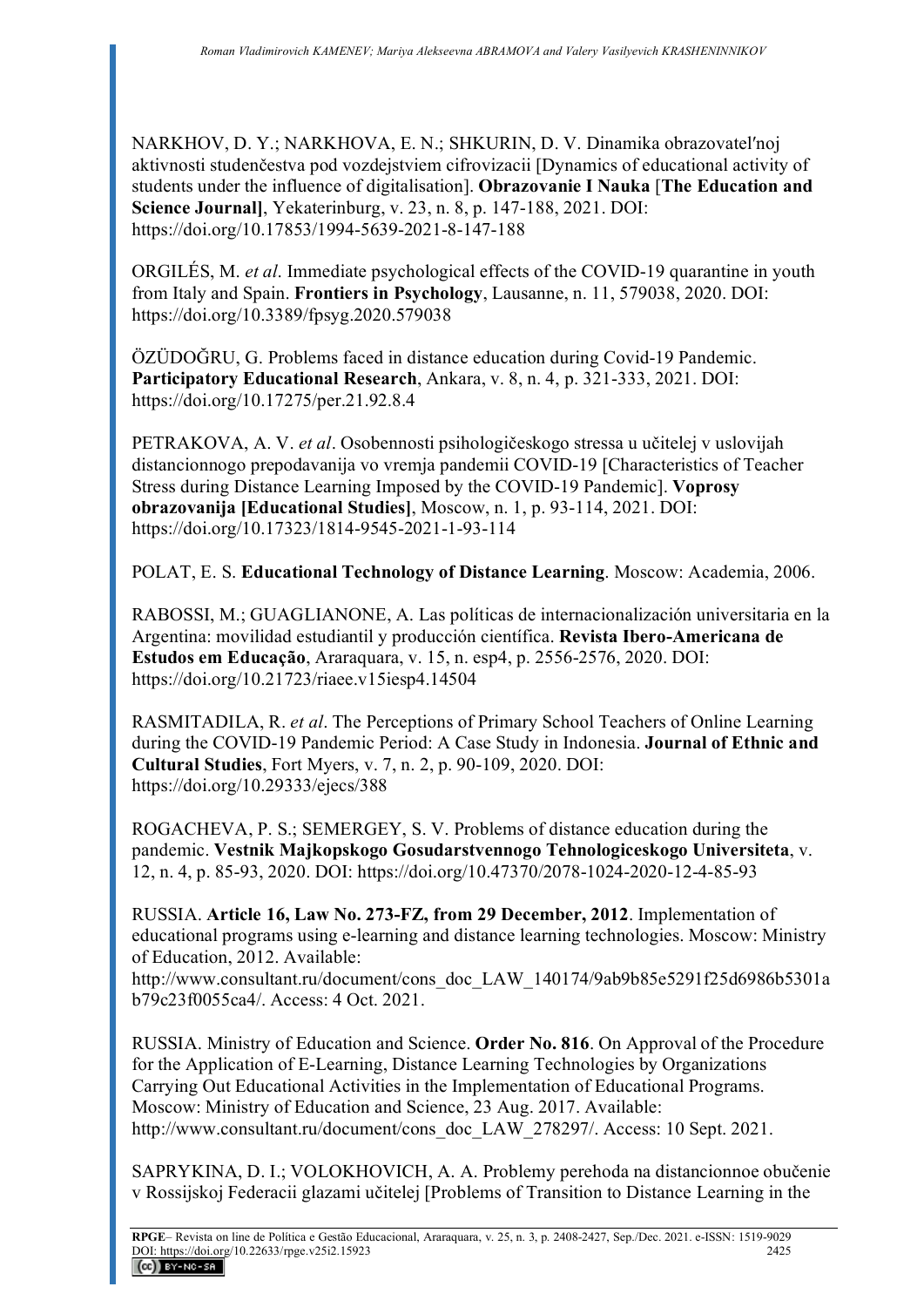Russian Federation through the Eyes of Teachers]. **Institut obrazovanija** [Institute of Education]. 2020. Available: https://ioe.hse.ru/fao\_distant. Access: 2 Sept. 2021.

SAYKILI, A. Distance education: Definitions, generations, key concepts and future directions. **International Journal of Contemporary Educational Research**, Elazığ, v. 5, n. 1, p. 2-17, 2018. Available: http://ijcer.net/en/pub/issue/38043/416321. Access: 10 Sept. 2021.

SCHMIDT, K. *et al*. Key landscape features in the provision of ecosystem services: Insights for management. **Land Use Policy**, Enschede, v. 82, p. 353-366, 2019. DOI: https://doi.org/10.1016/j.landusepol.2018.12.022

SHCHENNIKOV, S. A. **Open Distance Education**: Monograph. Moscow: Nauka, 2002.

SKOLKOVO MOSCOW SCHOOL OF MANAGEMENT. **Methodology for Calculating the Digital Russia Index of the Subjects of the Russian Federation**. Moscow: Skolkovo, 2018. Available:

https://finance.skolkovo.ru/downloads/documents/FinChair/Research\_Reports/SKOLKOVO\_ Digital\_Russia\_Methodology\_2019-04\_ru.pdf. Access: 2 Sept. 2021.

USTYUZHANINA, E. V.; EVSUKOV, S. G. Digitalization of the educational environment: perspectives and threats. **Vestnik of the Plekhanov Russian University of Economics**, Moscow, n. 1, p. 3-12, 2018. DOI: https://doi.org/10.21686/2413-2829-2018-1-3-12

VINER, R. M. *et al*. School closure and management practices during coronavirus outbreaks including COVID-19: a rapid systematic review. **The Lancet Child & Adolescent Health**, London, v. 4, n. 5, p. 397-404, 2020. DOI: https://doi.org/10.1016/S2352-4642(20)30095-X

ZIERER, K. **Putting Learning before Technology!** The Possibilities and Limits of Digitalization. New York: Routledge, 2019.

ZIZIKOVA, S. I.; SHIKHOVTSOV, Y. V.; MATASOVA, I. L. Transformation of education in the context of digitalization. *In:* GLOBAL CHALLENGES AND PROSPECTS OF THE MODERN ECONOMIC DEVELOPMENT, 2020, Samara. **Proceedings** [...]. London: The European Proceedings of Social and Behavioural Sciences, 2021. p. 1074-1081. DOI: https://doi.org/10.15405/epsbs.2021.04.02.128

ZVYAGINTSEV, R. S.; KERSHA, Y. D.; PINSKAYA, M. A. Perehod na distancionnoe obrazovanie: Detalʹnyj razbor municipalʹnogo kejsa [Transition to distance education: A detailed analysis of the municipal case]. **Vysšaja Škola Èkonomiki, Institut Obrazovanija [Higher School of Economics, Institute of Education]**. 2021. Available: https://ioe.hse.ru/sao\_region. Access: 2 Sept. 2021.